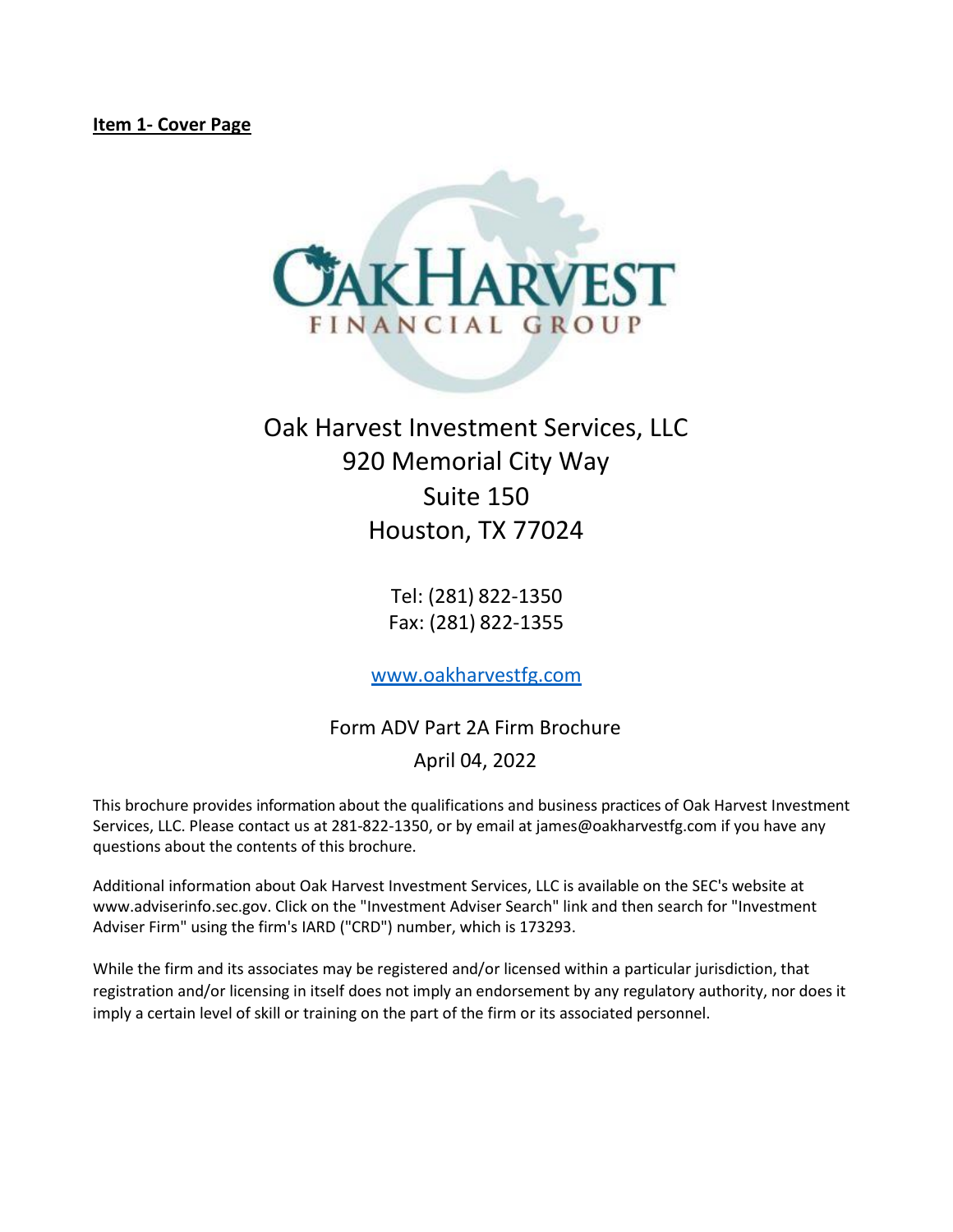# <span id="page-1-0"></span>**Item 2- Material Changes**

The material changes in this brochure from the last annual updating amendment of Oak Harvest Investment Services, LLC on 03/15/2021 are described below. Material changes relate to Oak Harvest Investment Services, LLC's policies, practices, or conflicts of interests.

- Oak Harvest Investment Services, LLC has updated Client Referrals and Other Compensation. (Item 14).
- Oak Harvest Investment Services, LLC has added Written Acknowledgement of Fiduciary Status. (Item 4).
- Oak Harvest Investment Services, LLC has updated the Account Valuations, Billing Exclusions, and Advisory Fee Withdrawal disclosure within Item 5 – Fees and Compensation.

The firm may at any time update this document and either send a copy of its updated brochure or provide a summary of material changes to its brochure and an offer to send an electronic or hard copy form of the updated brochure. Clients are also able to download this brochure from the SEC's website at [www.adviserinfo.sec.gov](http://www.adviserinfo.sec.gov/) or from our website a[t www.oakharvestfg.com,](http://www.oakharvestfg.com/) or may contact us at (281) 8221350 or by email at [james@oakharvesrfg.com](mailto:james@oakharvesrfg.com) to request a copy at any time.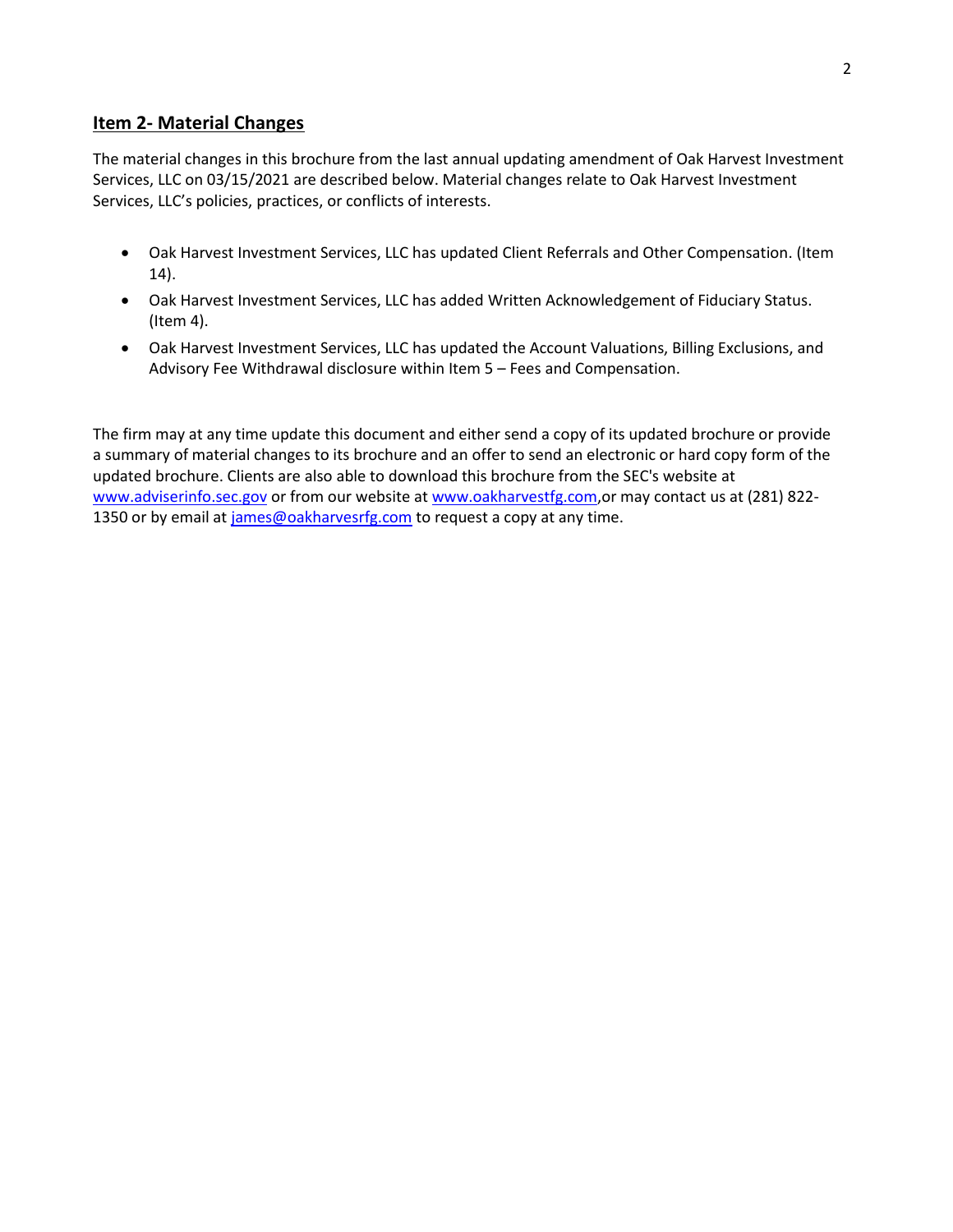# <span id="page-2-0"></span>**Item 3 - Table of Contents**

| Item 11- Code of Ethics, Participation or Interest in Client Transactions and Personal Trading 17 |  |
|---------------------------------------------------------------------------------------------------|--|
|                                                                                                   |  |
|                                                                                                   |  |
|                                                                                                   |  |
|                                                                                                   |  |
|                                                                                                   |  |
|                                                                                                   |  |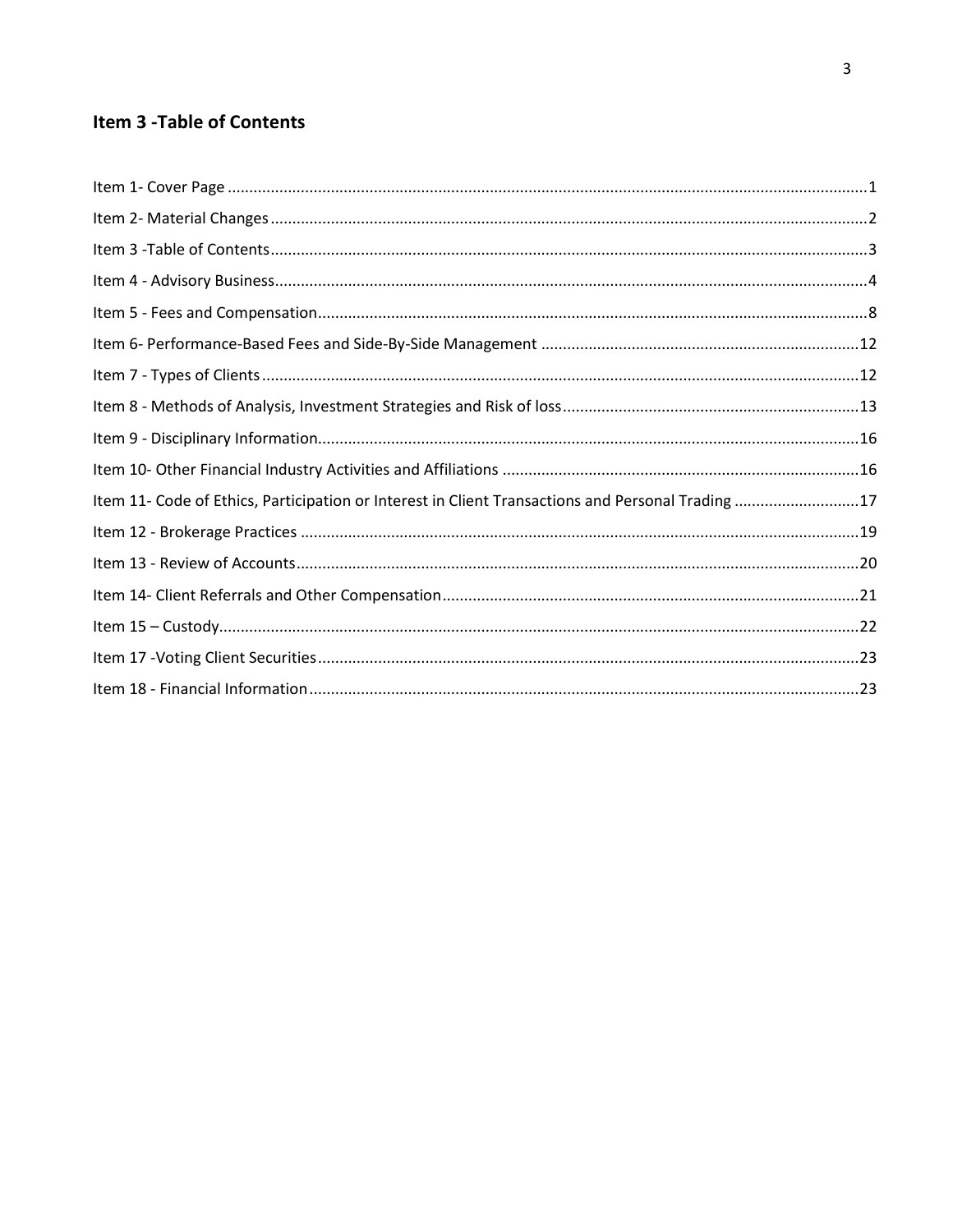# <span id="page-3-0"></span>**Item 4 - Advisory Business**

#### *Important Information*

Throughout this document Oak Harvest Investment Services, LLC shall also be referred to as "the firm," "firm," "our," "we" or "us." The client or prospective client may be also referred to as "the client," "client," etc., and refers to a client engagement involving a single person as well as two or more persons, and may refer to natural persons and legal entities. The term "advisor" and "adviser" are used interchangeably where accuracy in identification is necessary (i.e., internet address, etc.).

Our firm maintains a business continuity and succession contingency plan that is integrated within the organization to ensure it appropriately responds to events that pose a significant disruption to its operations. A statement concerning the current plan is available separately.

#### *Description of the Advisory Firm*

Oak Harvest Investment Services, LLC is a Texas domiciled limited liability company formed in September of 2014. Our firm is a wholly owned subsidiary of Texas-based OHFG Ventures, LP. We may operate under the trade name of Oak Harvest Investment Services or Oak Harvest Financial Group.

Troy R. Sharpe, CFP® is our advisory firm's Chief Executive Officer and Chief Compliance Officer. Mr. Sharpe is an owner and majority interest holder of OHFG Management Inc., the owner of OHFG Ventures, LP. Jessica Cannella Sharpe is also an owner of OHFG Management Inc.

#### *Types of Advisory Services*

Oak Harvest Investment Services offers portfolio management services and financial planning and consulting services to its clients, as well as educational workshops.

#### **Financial Planning and Consulting**

Our financial planning and financial consulting services may include, but are not limited to: investment planning, portfolio analysis, financial risk management, employee benefits, tax concerns, divorce planning, legacy concerns, retirement planning, education planning, income and cash flow planning, and debt/credit planning. All financial planning and consulting advice, recommendations, and plans are developed based on your financial situation, via information provided by the client, or from the client's other professionals (accountants, attorneys), with the client's authorization. Planning and consulting services provided may be as broad-based or narrowly focused as you desire. Note that when our planning focuses only on certain areas of your interest or need, your overall situation or needs may not be fully addressed due to limitations you may have established.

Our financial plans or financial consultations rendered to clients usually include general recommendations for a course of activity or specific actions to be taken by the clients. For example, recommendations may be made that the client begin or revise investment programs, create or revise wills or trusts, obtain or revise insurance coverage, commence or alter retirement savings, or establish education or charitable giving programs. We refer clients to an accountant, attorney, or other specialist, as necessary for non-advisory related services.

For our financial planning services , we create written financial plans that encompass the use of one or more financial planning software programs. Clients will be provided either printed reports or online access to the firm's created plans via such financial planning programs. In such cases clients can request printed reports at any times.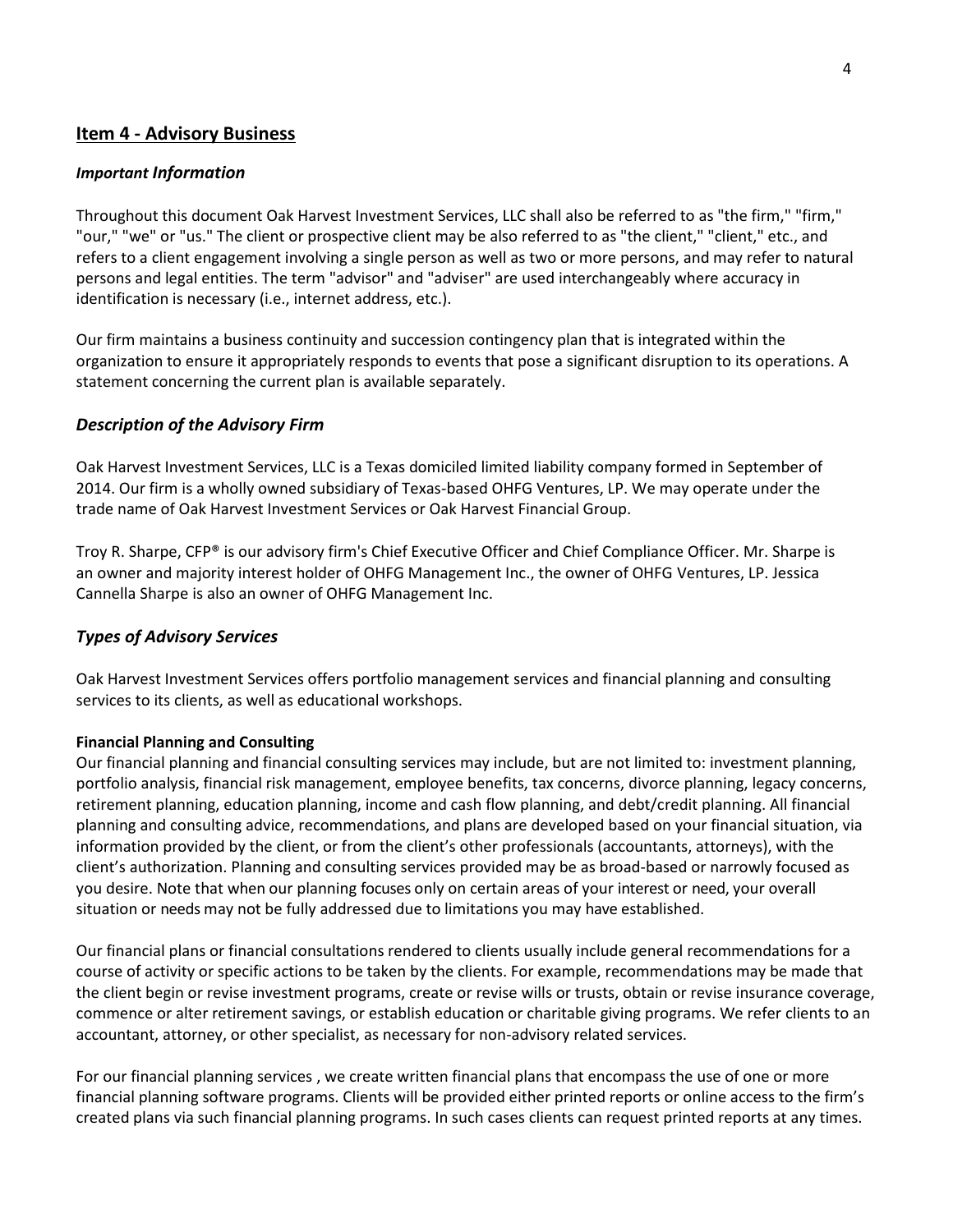For financial consultations, we usually do not provide a written financial plan as the process is less formal than our planning service. The firm's advice will be delivered verbally via consultation that takes place in-person, on a call, or virtually. Plans or consultations are typically completed within six (6) months of the client signing a contract with us, assuming that all the information and documents we request from the client are provided to us promptly. Implementation of the recommendations will be at the discretion of the client. Generally, both our financial planning and financial consulting services are provided as parts of our portfolio management services offering (see directly below).

#### **Portfolio Management Services**

Oak Harvest offers the same suite of portfolio management services to all of our portfolio management clients. For our portfolio management clients, we offer portfolio management services based on the individual goals, objectives, time horizon, and risk tolerance of each client, and also include ongoing financial consulting, coaching, and planning. Our portfolio management service offering is inclusive of our financial planning and financial consulting services. Our offering usually includes the development of various deliverables or access to tools such as online accounts via which clients can view the output of financial planning software or written financial plans, but the exact planning tools and outputs will differ based on the client's specific needs.

Oak Harvest conducts a series of meetings with clients during which we collect information outlining the client's current financial situation (income, risk tolerance, objectives, tax concerns, and other information), and seeks to make investment decisions that are in accordance with the information provided, and in accordance with the firm's fiduciary duties owed to all of its clients. In addition to the financial consulting and planning services described above, portfolio management services include, but are not limited to, the following:

Investment Strategy Asset Allocation Personal Client Profile (Risk Tolerance, Investment Objectives, Goals, etc.) Asset and Security Selection Regular Portfolio Monitoring

We manage client portfolios on a discretionary or nondiscretionary basis (defined in Item 16). We will generally request discretionary authority from clients in order to select securities and execute transactions without permission from the client prior to each transaction.

We will review your accounts at least annually (See Item 13). We want to note that it will remain your responsibility to promptly notify us if there is any change in your financial situation and/or investment objectives for the purpose of our reviewing, evaluating, or revising previous account restrictions or firm investment recommendations. In making its recommendations, Oak Harvest will rely on the information in its possession that is provided by the client, or from the client's other professionals (i.e., attorney, accountant), with the client's authorization.

Oak Harvest seeks to provide that investment decisions are made in accordance with the fiduciary duties owed to its accounts and without consideration of Oak Harvest's economic, investment or other financial interests. To meet its fiduciary obligations, Oak Harvest attempts to avoid, among other things, investment or trading practices that systematically advantage or disadvantage certain client portfolios, and accordingly, Oak Harvest's policy is to seek fair and equitable allocation of investment opportunities/transactions among its clients to avoid favoring one client over another over time. It is our policy to allocate investment opportunities and transactions it identifies as being appropriate and prudent among its clients on a fair and equitable basis over time.

#### **Types of Investments and Client Imposed Restrictions**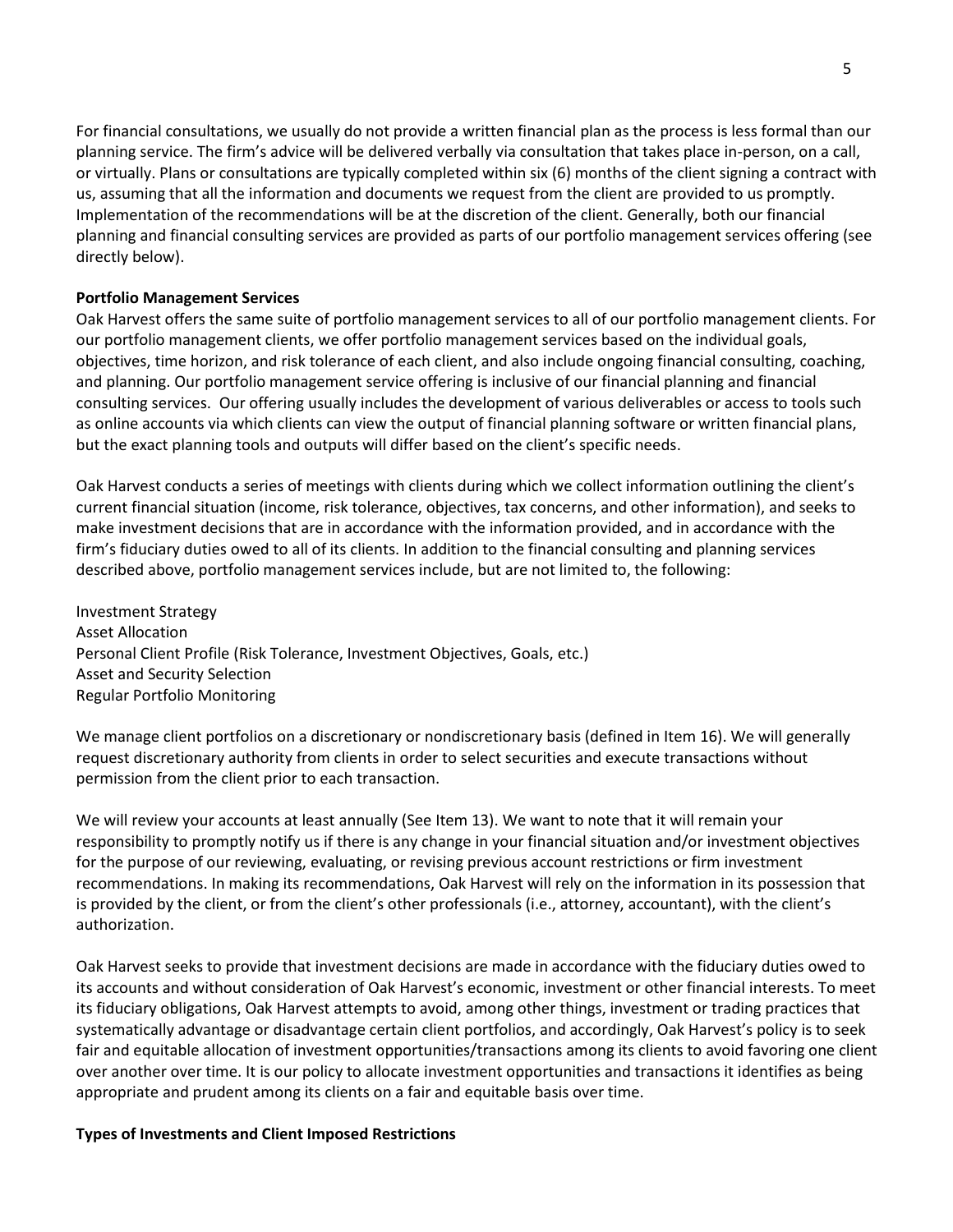Oak Harvest generally limits its investment advice to mutual funds, exchange traded funds (ETFs), fixed income securities, real estate investment trusts (REITS), and equities. Oak Harvest will incorporate any reasonable account restraints you may have for the portfolio. For example, you have the right to exclude certain securities (e.g., single stocks, single bonds, mutual funds, ETFs, etc.) at your discretion. However, if the restrictions prevent Oak Harvest from properly servicing the client account, or if the restrictions would require Oak Harvest to deviate from its standard suite of services, Oak Harvest reserves the right to end the relationship.

#### **Educational Workshops**

We offer periodic complimentary educational seminar sessions for those desiring general advice on personal finance and investing. Topics may include issues related to general financial planning, educational funding, retirement strategies, implications involving changes in marital status, and various other current economic or investment topics.

Our workshops are educational in nature and do not involve the sale of insurance or investment products. Information presented will not be based on any one person's need nor do we provide individualized investment advice to attendees during our general sessions.

## **Written Acknowledgement of Fiduciary Status**

When we provide investment advice to you regarding your retirement plan account or individual retirement account, we are fiduciaries within the meaning of Title I of the Employee Retirement Income Security Act and/or the Internal Revenue Code, as applicable, which are laws governing retirement accounts. The way we make money creates some conflicts with your interests, so we operate under a special rule that requires us to act in your best interest and not put our interest ahead of yours. Under this special rule's provisions, we must:

- Meet a professional standard of care when making investment recommendations (give prudent advice);
- Never put our financial interests ahead of yours when making recommendations (give loyal advice);
- Avoid misleading statements about conflicts of interest, fees, and investments;
- Follow policies and procedures designed to ensure that we give advice that is in your best interest;
- Charge no more than is reasonable for our services; and
- Give you basic information about conflicts of interest.

#### **Assets Under Management**

As of December 2021, our firm has \$544,802,775 of reportable client assets directly under management on a discretionary basis.

#### **Wrap Fee Programs**

The firm does not sponsor or serve as a portfolio manager in an investment program involving wrapped (bundled) fees.

# *General Information*

#### **Limitations of Financial Planning Services**

We do not provide legal or accounting services, but with your consent we will work with your attorneys, accountants, or other professionals to assist with the coordination and implementation of various accepted strategies. If requested, we may also recommend the services of other professional services (i.e., attorneys, accountants). The firm receives no compensation for such recommendations and the client is under no obligation to engage the services of any recommended professional. The client retains absolute discretion over all implementation decisions and is free to accept or reject any recommendation from Oak Harvest or its representatives. You should be aware that other professionals will charge you separately for their services and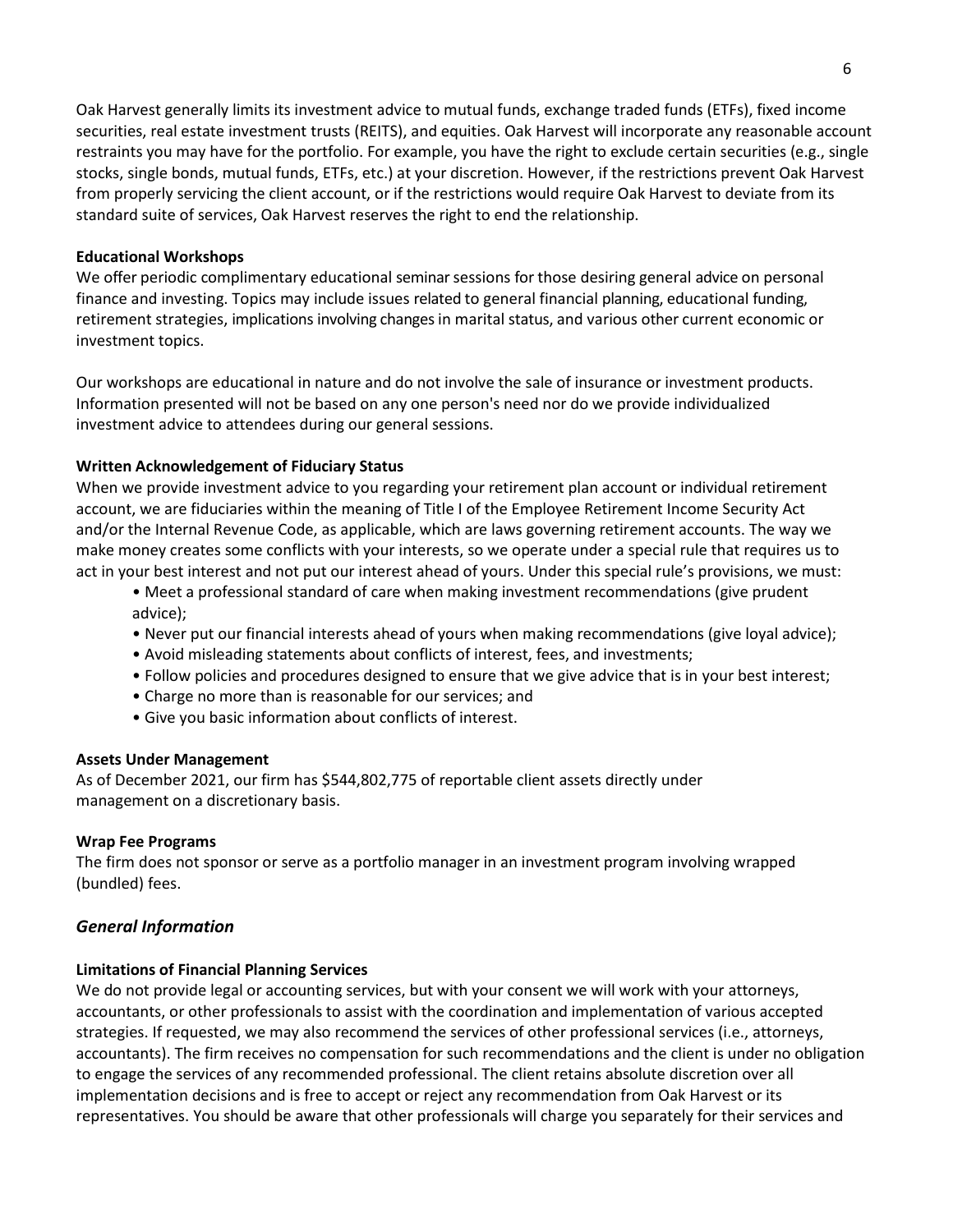these fees will be in addition to our own fees.

#### **Retirement Rollovers**

A client or prospective client leaving an employer typically has four options regarding an existing retirement plan (and may engage in a combination of these options): (i) leave the money in the former employer's plan, if permitted, (ii) roll over the assets to the new employer's plan, if one is available and rollovers are permitted, (iii) roll over to an Individual Retirement Account ("IRA"), or (iv) cash out the account value (which could, depending upon the client's age, result in adverse tax consequences).

If Oak Harvest recommends that a client roll over their retirement plan assets into an account to be managed by Oak Harvest, such a recommendation creates a conflict of interest since Oak Harvest will earn new (or increase its current) compensation as a result of the rollover. No client is under any obligation to rollover retirement plan assets to an account managed by Oak Harvest, and we address this conflict of interest by basing our recommendations off of each client's personal financial situation. Oak Harvest always seeks to act in the best interest of each of our clients.

If you are considering rolling over your retirement funds to an IRA for us to manage here are a few points to consider before you do so:

- 1. Determine whether the investment options in your employer's retirement plan address your needs or whether you might want to consider other types of investments.
	- a) Employer retirement plans generally have a more limited investment menu than IRAs.
	- b) Employer retirement plans may have unique investment options not available to the public such as employer securities, or previously closed funds.
- 2. Your current plan may have lower fees than our fees.
	- a) If you are interested in investing only in mutual funds, you should understand the cost structure of the share classes available in your employer's retirement plan and how the costs of those share classes compare with those available in an IRA.
	- b) You should understand the various products and services you might take advantage of at an IRA provider and the potential costs of those products and services.
- 3. Our strategy may have higher risk than the option(s) provided to you in your plan.
- 4. Your current plan may also offer financial advice.
- 5. If you keep your assets titled in a 401k or retirement account, you could potentially delay your required minimum distribution beyond age 70.5.
- 6. Your 401k may offer more liability protection than a rollover IRA; each state may vary.
	- a) Generally, federal law protects assets in qualified plans from creditors. Since 2005, IRA assets have been generally protected from creditors in bankruptcies. However, there can be some exceptions to the general rules so you should consult with an attorney if you are concerned about protecting your retirement plan assets from creditors.
- 7. You may be able to take out a loan on your 401k, but not from an IRA.
- 8. IRA assets can be accessed any time; however, distributions are subject to ordinary income tax and may also be subject to a 10% early distribution penalty unless they qualify for an exception such as disability, higher education expenses or the purchase of a home.
- 9. If you own company stock in your plan, you may be able to liquidate those shares at a lower capital gains tax rate.
- 10. Your plan may allow you to hire us as the manager and keep the assets titled in the plan name. It is important that you understand the differences between these types of accounts and to decide whether a rollover is best for you. Prior to proceeding, if you have questions contact your investment adviser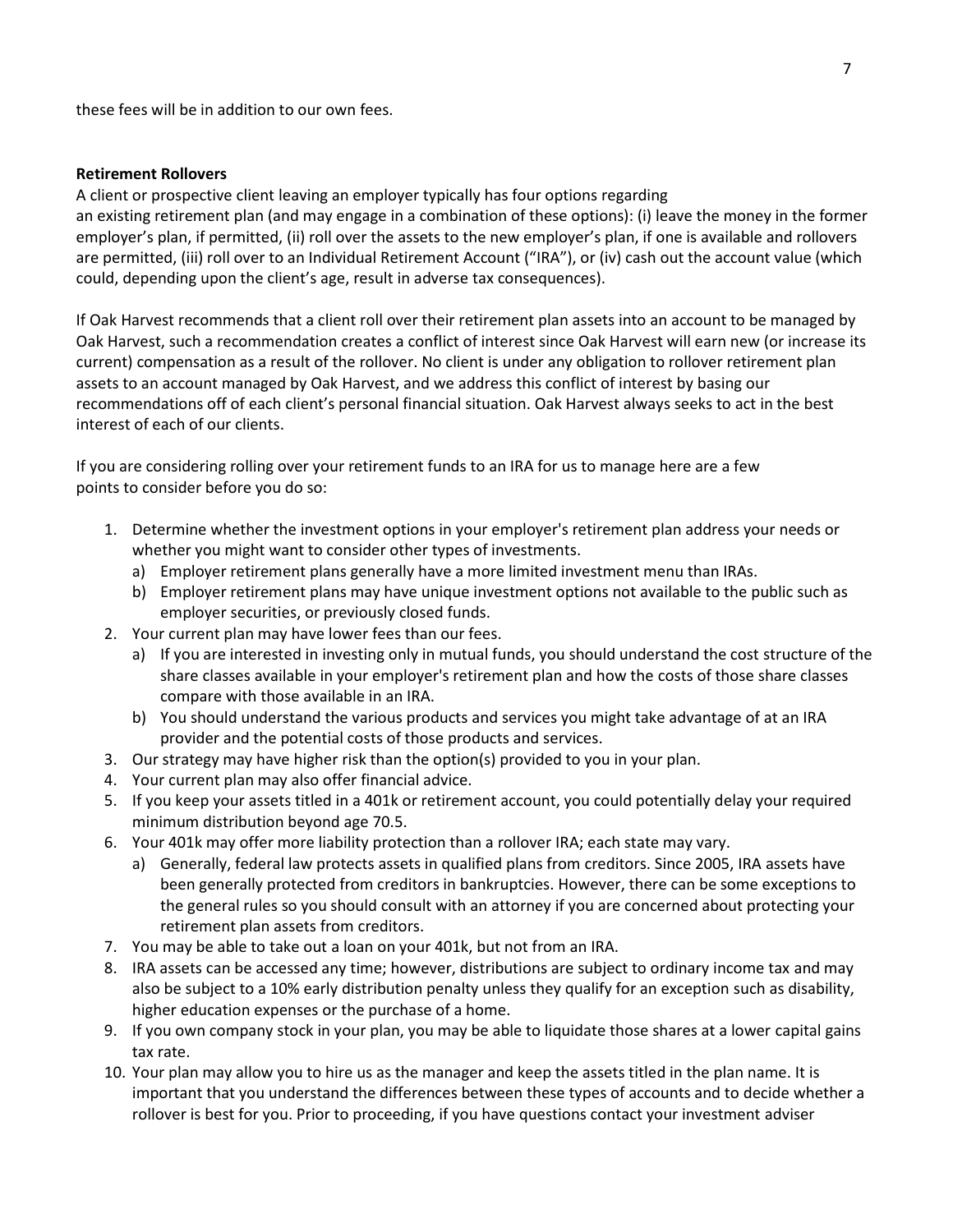representative, or call our main number as listed on the cover page of this brochure.

#### **Use of Mutual Funds, Exchange Traded Funds, Single Stocks and Bonds**

Most mutual funds, exchange traded funds, and single stocks and bonds are available directly to the public. Thus, a prospective client can obtain many of the funds, stocks, or bonds that may be used by Oak Harvest independent of engaging Oak Harvest as an investment adviser. However, if a prospective client determines to do so, they will not receive Oak Harvest's initial and ongoing investment advisory services.

### **Portfolio Activity or Inactivity**

Oak Harvest will review client investment portfolios on an ongoing basis to determine if any changes are necessary based upon various factors, which may include but are not limited to investment performance, investment or market outlook, economic outlook, changes in company or fund management, fund manager tenure, style drift, account additions/withdrawals, changes in the client's situation, or results of an annual account review. There may be periods of time, which may be substantial, when Oak Harvest determines that changes to a client's portfolio are not necessary. Notwithstanding, we will continue to charge fees on the value of the client's account.

#### **Non‐Discretionary Service Limitations**

Oak Harvest will generally request discretionary authority for client accounts. However, if a client determines to engage Oak Harvest on a non‐discretionary investment advisory basis must be willing to accept that Oak Harvest cannot affect any account transactions without obtaining prior consent to any such transaction(s) from the client. Thus, in the event that Oak Harvest would like to make a transaction for a client's account, and client is unavailable, Oak Harvest will be unable to affect the account transaction (as it would for its discretionary clients) without first obtaining the client's consent.

#### **Investment Risk**

Different types of investments involve varying degrees of risk, and it should not be assumed that future performance of any specific investment or investment strategy (including the investments and/or investment strategies recommended or undertaken by Oak Harvest) will be profitable or equal any specific performance levels. Past performance is not indicative of future returns.

# <span id="page-7-0"></span>**Item 5 - Fees and Compensation**

# *Asset-Based Fees for Portfolio Management Service Offering*

Oak Harvest collects a fee for the advice we provide. We manage assets and provide financial consulting, coaching, and planning services (our portfolio management service offering is inclusive of our financial planning and consulting services) for an advisory fee based on the following fee schedule. Portfolio management service clients are not assessed a separate fee for financial planning or consulting. Clients are only assessed an asset-based advisory fee which includes all of our advisory services and that is based on the end of quarter account value in the client's account(s). Advisory Fees for portfolio management services are generally non-negotiable. Clients are billed quarterly, in arrears. Fees are paid by withdrawal from your investment account held at the custodian of record. All fees withdrawn from your account will be noted in the account statement you will receive from the custodian.

Our advisory fee is based on the following tiered structure. We bill on a quarterly basis, in arrears, per the following fee schedule:

| <b>Assets Under Management</b> | <b>Annualized Asset-Based Fee</b> |
|--------------------------------|-----------------------------------|
| \$0-\$999,999                  | 1.37% (137 basis points)          |
| $$1,000,000 - $1,499,999$      | $1.22\%$ (122 basis points)       |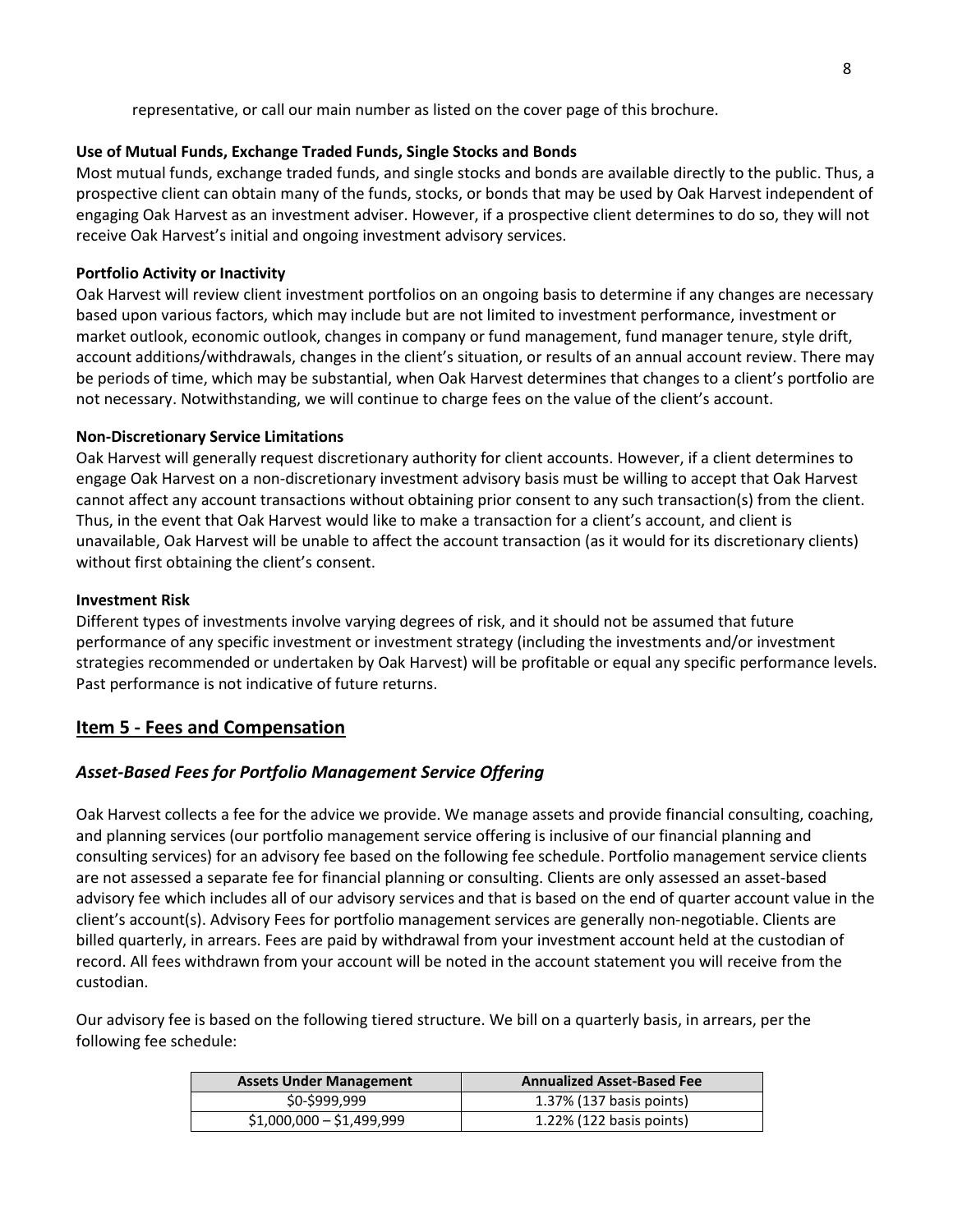| $$1,500,000 - $1,999,999$   | 1.12% (112 basis points) |
|-----------------------------|--------------------------|
| $$2,000,000 - $2,999,999$   | 1.07% (107 basis points) |
| $$3,000,000 - $3,999,999$   | .97% (97 basis points)   |
| $$4,000,000 - $4,999,9999$  | .89% (89 basis points)   |
| \$5,000,000 - \$9,999,9999  | .81% (81 basis points)   |
| $$10,000,000 - $24,999,999$ | .75% (75 basis points)   |
| \$25,000,000 and Over       | .62% (62 basis points)   |

#### **Aggregating Fees**

For the benefit of discounting your asset-based fee, we will attempt to aggregate multiple investment accounts belonging the same individual, or two or more accounts within the same family, or accounts where a family member has power of attorney over another family member's or incompetent person's account when possible.

#### **Account Valuations**

Oak Harvest uses the end of quarter account value in the client's account(s) for purposes of determining the market value of the assets upon which the advisory fee is based. Our billing platform uses values taken from the Custodian of Record for each of your accounts to determine the end of quarter value upon which we will bill.

#### **Billing Exclusions**

The firm does not invest in or manage securities which are not traded, or other "hard to value" assets. However, on occasion, a client elects to transfer such assets into their investment account held at Oak Harvest. In the event a client elects to transfer such assets into their account held with Oak Harvest, such assets shall not be included in the calculation of the end-of-quarter account value calculation for billing purposes, unless an accurate valuation is provided by the custodian of record. With the exception of such non-traded, or other "hard to value" assets, the firm does not exclude any other type of assets from billing, including cash and cash equivalents.

#### **Advisory Fee Withdrawals**

Your first billing cycle will begin once your agreement is executed with our firm and an initial deposit or transfer of assets has been made into your account held by the custodian of record. Our fees are pro-rated based on the date of initial funding of each of your accounts. It is important to understand that cash flows in and out of the account subsequent to initial funding, or additional deposits of securities, are not pro-rated, regardless of the size of the deposit or transfer. This means that if you are an existing client and you deposit additional funds into an already existing account that has already been open for a full billing cycle, the additional deposit will not be billed on a prorated basis. The entire account, including the deposit made midway through the billing period, will be billed for the full billing period, based on the value of the account on the last day of the quarter. Fees will generally be withdrawn from your account(s) within the first 15 days of each billing cycle.

By signing our firm's engagement agreement, as well as the custodian's account opening documents, you will be authorizing the withdrawal of our advisory fees from your account. Your written permission is required before we withdraw any fees from your account. The withdrawal will be accomplished by the custodian of record at the request of our firm, and the custodian will remit our fee directly to our firm. All fees deducted will be noted on account statements that you will receive directly from the custodian of record on a monthly basis. It is important that you verify the accuracy of fee calculations; the custodian will not verify the accuracy of advisory fee assessments for you

#### *Financial Planning and Consulting Fees (Stand-Alone Services)*

In certain circumstances and solely at the discretion of the firm, we also may choose to provide planning and consulting services as stand-alone services that do not require clients to give us assets to manage. As a stand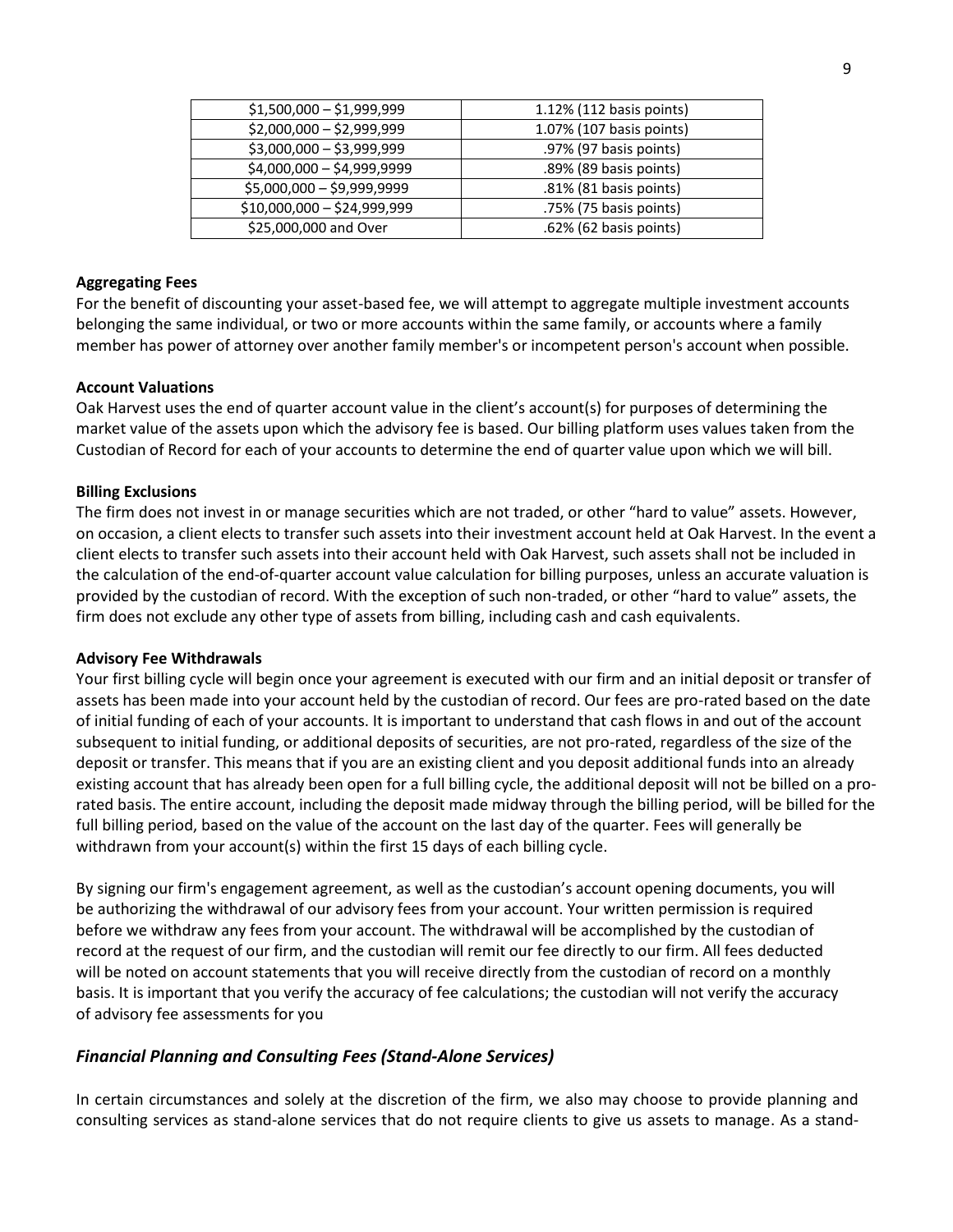alone service, we charge an hourly fee for Financial Consulting services, with a minimum of one hour required. Financial Planning Fees consist of a fixed fee that is paid in advance, but never more than 6 months in advance. Clients may also engage the firm to further review and update the plan, and to monitor your progress for an ongoing fee that is paid annually. The total estimated fee, as well as the ultimate fee that we charge, is based on the scope and complexity of the engagement.

Clients are under no obligation to engage the firm to develop a written plan. Clients are under no obligation to engage the firm for further review or monitoring of a completed financial plan. Planning and Consulting services provided may be as broad-based or narrowly focused as you desire. Note that when our planning focuses only on certain areas of your interest or need, your overall situation or needs may not be fully addressed due to limitations you may have established.

#### **Fees for Financial Consulting (Stand-Alone Service)**

An Oak Harvest advisor or specialist will render one or more consultations with you to provide advice, recommendations, or coaching on matters relevant to your situation. Our hourly fees range between \$150 to \$450 an hour for advice delivered via financial consultations. Financial consultations can be as limited or as broad as each client desires, and the hourly fee is generally based on the scope, complexity and level of expertise required to provide advice for each consultation. Financial Consulting fees are generally negotiable based on these factors. The negotiated fee will be documented and attached to the client's engagement agreement with the firm via the appropriate signed addendum.

#### **Fees for Creation of Financial Plan (Stand-Alone Service)**

Oak Harvest will develop a written financial plan for you, utilizing various financial planning programs and applications. Since the scope of each client's financial plan can be as limited or broad as each client desires, Financial Planning Fees are generally negotiated on a case-by-case basis, based on the complexity of your situation, needs, and the time and resources the firm believes will need to be deployed. The negotiated cost for the completion of a financial plan is between \$500 and \$25,000. The negotiated fee will be documented and attached to the client's engagement agreement with the firm via the appropriates signed addendum.

#### **Fees for Further Review and Monitoring and Updates (Stand-Alone Service)**

If the client elects to engage the firm for further review, updates, and monitoring of a completed financial plan, the firm will charge an ongoing fee that is paid annually.

As with the creation of the initial financial plan, the annual fee for further services provided depends on the scope of each client's engagement, and the time and resources that will be deployed. Since the scope of each client's financial planning service can be as limited or broad as each client desires, the annual fee for further review, assistance and monitoring is generally negotiated annually on a case-by-case basis, based on the complexity of your situation, needs, and the time and resources the firm believes will need to be deployed for the year in question. The negotiated annual cost for additional review, assistance, and monitoring is between \$150 and \$5,000 per year. The negotiated fee will be documented and attached to the client's engagement agreement with the firm via the appropriates signed addendum.

#### **Financial Planning and Consulting Fee Payment (Stand-Alone Service)**

Fees for financial planning and consulting services will be paid by check or wire from US-based financial institutions or through a qualified, unaffiliated third-party processor. Our firm does not accept cash, money orders or similar forms of payment for its engagements.

Fees for the creation of a financial plan may be entirely paid in advance, but never more than six months in advance, or on agreed on monthly basis within a period of no more than 12 months. The plan may also be paid for by provision of a 50% payment of the expected total in advance, and any remainder on the completion and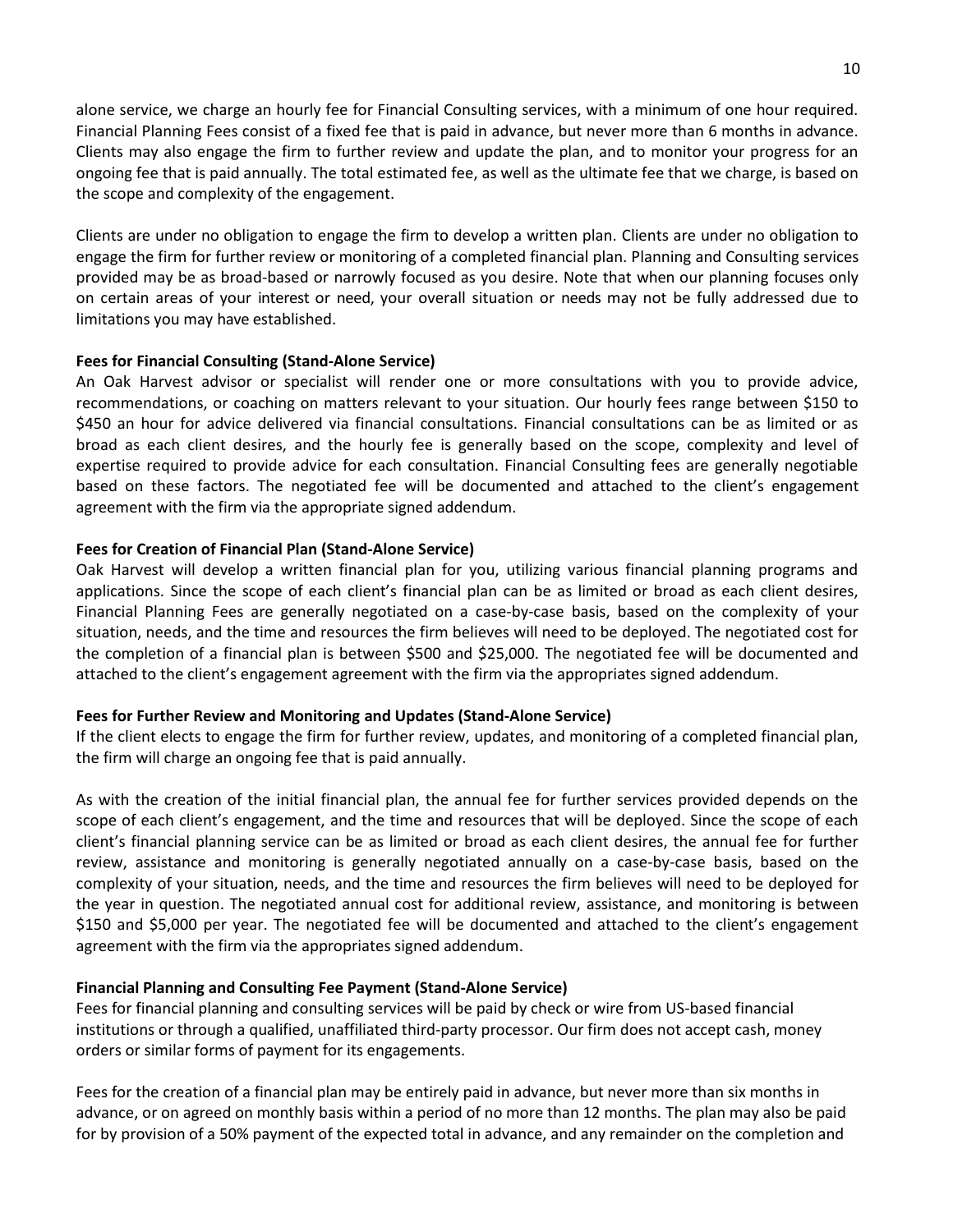delivery of the plan.

Fees for additional assistance, review, and monitoring of a completed financial plan are paid annually, in advance, but never more than six months in advance, or on an agreed on monthly basis within a period of no more than 12 months. The annual fee for additional assistance, review, and monitoring may also be paid for by provision of a 50% payment of the expected total in advance, and any remainder on the completion and delivery of agreed on deliverables or plan updates.

Fees for financial consulting are billed at the conclusion of a consultation. Consulting fees may be billed at the conclusion of each financial consultation, or if a series of consultations is necessary, clients will be billed the total fee at the conclusion of the consultations. In the event of an expected series of consultations, the firm may ask for 50% of the planned total fee to be paid in advance, but never more than six months in advance, and the remainder of any fees owed to be paid on completion of the financial consultations.

## *Educational Workshops Fees*

Workshop sessions are complimentary; no fee is assessed by our firm.

## *Discounting Fees*

The advisory services to be provided and their fees, along with any other fee assessed by the company (see "Additional Client Fees" below), will be detailed in the client engagement agreement. Published fees may be discounted at the discretion of our firm.

## *Additional Client Fees*

The firm assess a technology service fee from its portfolio management clients that covers the use of the technology platform that provides client reporting, the Oak Harvest Client Portal, and Oak Harvest mobile app. This fee will be delineated in your engagement agreement with Oak Harvest. Though this fee is required and the amount non-negotiable, it may be waived at the discretion of the firm. As of 2020, the technology service fee is \$40 per year, per custodial account. The technology service fee is withdrawn from your investment account(s) on a pro-rated, quarterly basis.

# *Client Responsibility for Third-Party Fees*

Clients are responsible for all account fees, including but not limited to, mutual fund fees, transactional fees or custodian asset-based pricing fees, individual retirement account fees, account termination fees, or wire transfer fees. Advisory fees paid by our client to our firm for our services are separate from any of these fees or other similar charges, as well as internal costs associated with certain mutual funds, exchange-traded funds (ETFs), or other instruments.

# *External Compensation for the Sale of Securities to Clients*

Neither Oak Harvest nor its supervised persons accept any compensation for the sale of securities or other investment products, including asset-based sales charges or service fees from the sale of mutual funds.

Mr. Sharpe and other firm associates are licensed insurance agents and appointed with various unaffiliated insurance carriers via our insurance agency Oak Harvest Insurance Services, LLC. Further information with regard to these other activities may be found in each associate's accompanying Form ADV Part 2B brochure supplement. See also Items 10 and 14 below.

These activities create a conflict of interest as there is an incentive to recommend insurance products based on the compensation received from the insurance company for the sale of an insurance product, rather than on the client's needs. Additionally, the offer and sale of insurance products by representatives of Oak Harvest Investment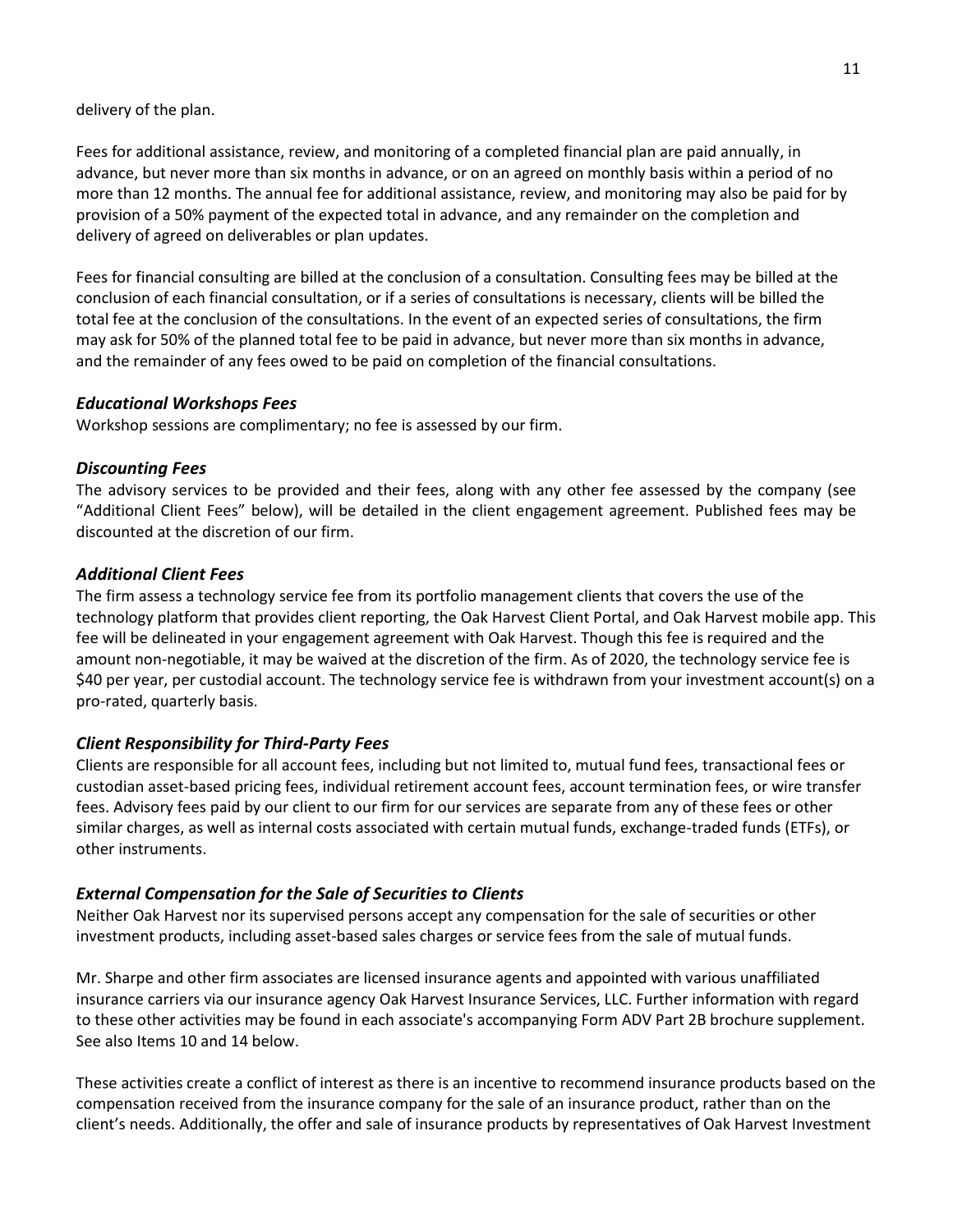Services are not made in the representatives' capacity as a fiduciary, and are limited to insurance providers that have agreements to sell with Oak Harvest Insurance Services.

Oak Harvest Investment Services addresses this conflict of interest by requiring all of its representatives to act in the best interest of the client at all times, including permitting its representatives who are insurance agents to recommend insurance products only in the best interests of the client. Oak Harvest representatives will disclose in advance how they are being compensated and all conflicts of interest involving any advice or service being provided. At no time will there be tying between business practices and/or services; a condition where a client or prospective client would be required to accept one product or service which is conditional upon the selection of a second, distinctive tied product or service.

No client is ever under any obligation to purchase any insurance product. Insurance products recommended by Oak Harvest representatives may also be available from other providers on more favorable terms, and clients can purchase insurance products recommended by Oak Harvest through other, non‐affiliated insurance agencies. OHIS will always act in the best interest of the client.

#### *Termination of Services*

Either party may terminate the agreement for portfolio management, financial consulting, or financial planning at any time upon written notice.

If you terminate your investment management accounts, we will not be responsible for investment allocation, advice, or transactional services (except for limited closing transactions). If the Client did not receive the Firm's Form ADV Part 2 brochure at least 48 hours prior to entering into the Agreement, then the Client will have the right to terminate the engagement without fee or penalty within five business days after entering into the Agreement. If the client did receive the firm's Form ADV Part 2, or after the five-day period noted above, the Client will be assessed fees on a prorated basis for services incurred from either (i) as a new Client, the date of the engagement to the date of account termination or receipt of notice of termination, or (ii) all other accounts, the last billing period to the date of account termination or receipt of notice of termination.

Financial Planning and Consulting: Clients may terminate the agreement without penalty for a full refund of Oak Harvest's fees within 5 business days of signing the Financial Planning Agreement. Beyond that period, upon termination, the client will be responsible for paying the pro-rated fee for work completed but unpaid (if any) at the time the termination becomes effective.

Financial Consulting clients who have signed the agreement but not yet engaged in any financial consultations are entitled to have the full amount of any paid fees refunded. If the client has already received a financial consultation, the client will owe fees only for completed consultation(s). If any fees were paid in advance, the client is only responsible for paying the pro-rated fee for consultations completed at the time the termination becomes effective. Any further fees will be refunded as described below.

Oak Harvest will determine, in good faith, an amount equal to the unearned fees, if any, and shall promptly refund such amount to you. "Unearned fees" means the portion of any fees that we determine are attributable to services that had not been performed by us prior to receipt of notice of termination from you. In the case of the annual fee for additional assistance, review, and monitoring, fees due will be pro-rated and any unearned fee will be refunded to the client. Refunds for fees paid in advance will be returned within 14 days to the client via check.

# <span id="page-11-0"></span>**Item 6- Performance-Based Fees and Side-By-Side Management**

Our firm's advisory fees will not be based on a share of capital gains or capital appreciation (growth) of any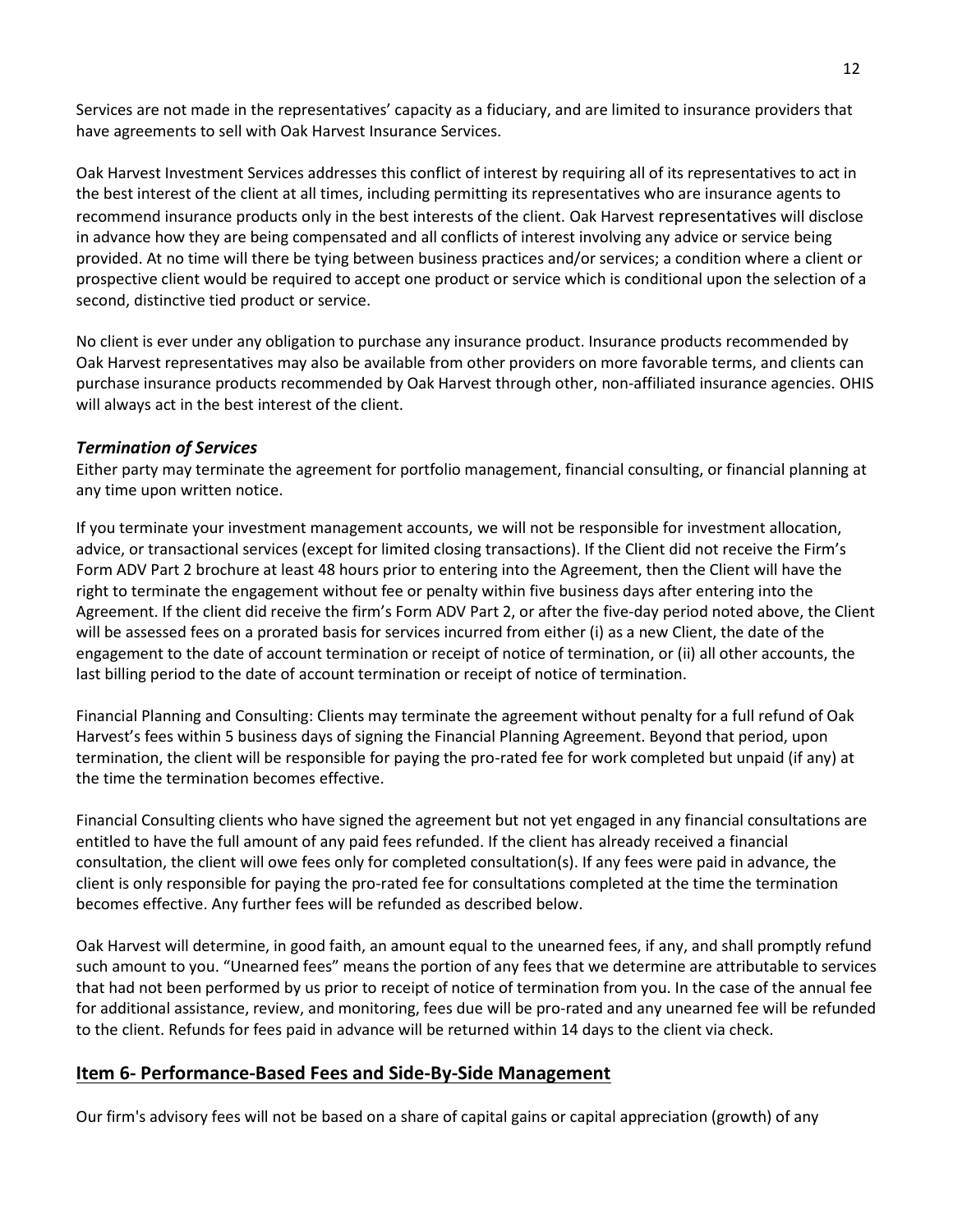portion of managed funds, also known as performance-based fees. Our fees will also not be based on side-byside management, which refers to a firm simultaneously managing accounts that do pay performance-based fees (such as a hedge fund) and those that do not.

# <span id="page-12-0"></span>**Item 7 - Types of Clients**

Oak Harvest provides advisory services to generally the following types of clients:

- **Individuals**
- Families
- High Net Worth Individuals
- High Net Worth Families

The firm is willing to expand our advisory services to other types of clients.

# *Minimum Account Size for Portfolio Management Services*

Our minimum requirement for opening or maintaining an account for our portfolio management services is generally \$500,000. Generally, this minimum may be waived or reduced at the Advisor's discretion.

We reserve the right to waive or discount any of the firm's fees based on unique individual circumstances, special arrangements, or pre-existing relationships. However, we may decline services to a prospective client for any non-discriminatory reason.

# <span id="page-12-1"></span>**Item 8 - Methods of Analysis, Investment Strategies and Risk of loss**

Investing in securities involves risk of loss that clients should be prepared to bear.

Oak Harvest Investment Services utilizes a series of meetings and questionnaires to determine your investment goals, risk tolerance, time horizon, and other information related to your financial situation in an effort to determine investment strategies and allocations that are best suited to fit the Client's needs. After Oak Harvest evaluates the Client's financial needs, we will design investment programs to assist the Client to achieve their financial goals.

# *Analysis Methods*

Security analysis used by Oak Harvest may include the following:

#### **Fundamental Analysis**

Fundamental analysis involves analyzing a business's financial statements and health, management and competitive advantages, and competitors and markets.

# **Technical Analysis**

Technical analysis is a discipline for forecasting the direction of prices through the study of past market data, primarily price and volume.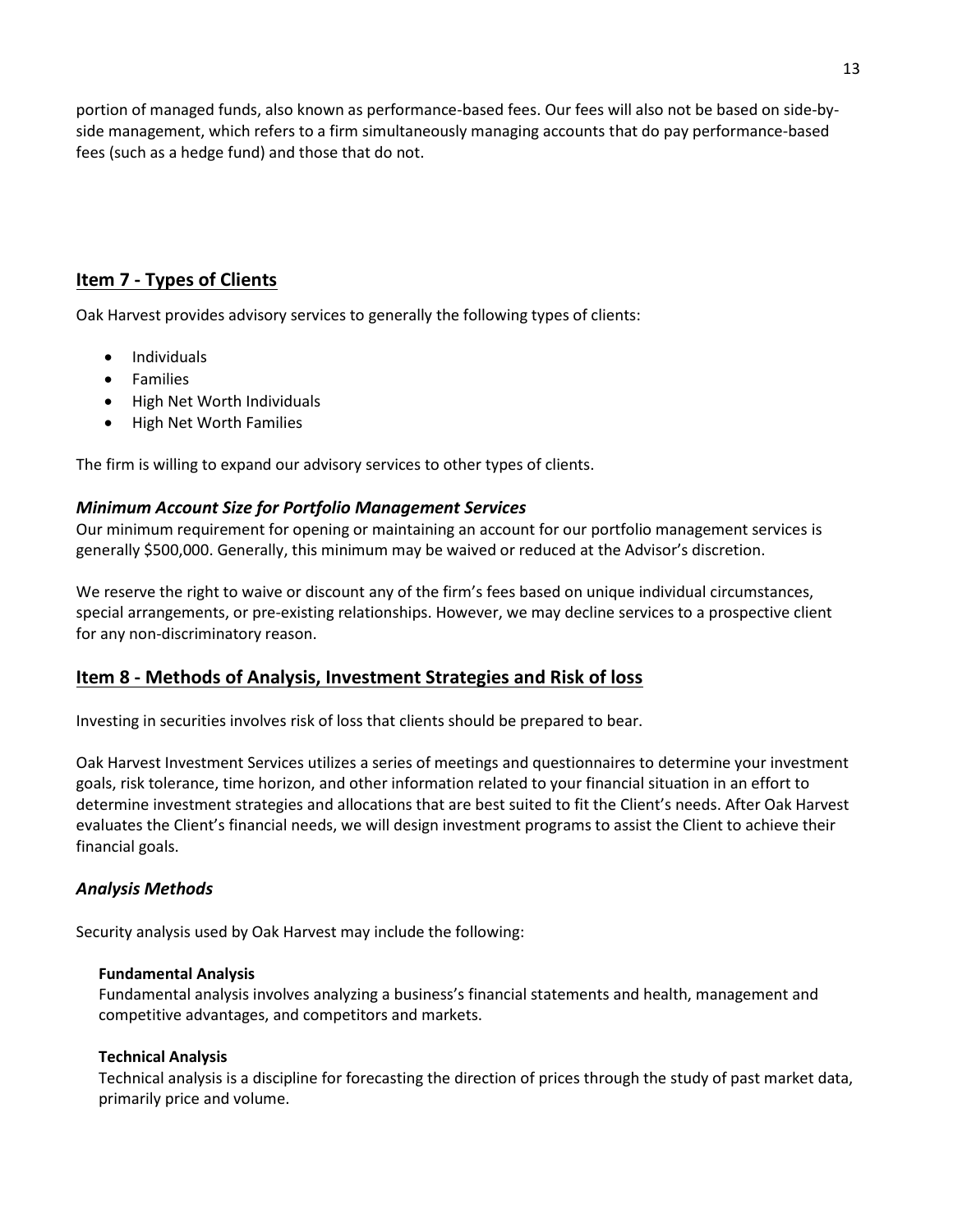## **Cyclical and Value Analysis**

Cyclical analysis is an analysis of recurring periods of expansion and contraction that can impact a company's profitability and cash flow to find favorable conditions for buying and/or selling a security. Value-based analysis seeks to find securities that are undervalued relative to the market as a whole, or a particular economic sector or industry group.

# *Sources of Information*

Our research is drawn from sources that include:

- Financial Periodicals
- Reports from economists and other industry professionals
- Corporate Ratings Services
- Company Annual Reports
- Conference Calls
- Press Releases
- Prospectuses and other regulatory filings
- World Wide Web
- Research materials prepared by others
- Investor Business Daily's MarketSmith
- Historical Data from Securities Exchanges

## *Investment Strategies*

Oak Harvest uses:

- Long Term Purchases which are investments held at least a year
- Short Term Purchases which are investments sold within a year

Portfolios will hold investments including mutual funds (including Real Estate mutual funds), ETFs, individual equities (Including REITs), and fixed income (bond) positions.

# *Material Risk Involved*

Clients must understand that past performance is not indicative of future results. Therefore, current and prospective clients (including you) should never assume that future performance of any specific investment or investment strategy will be profitable. Investing in securities (including stocks, mutual funds, and bonds) involves risk of loss.

Further, depending on the different types of investments there may be varying degrees of risk. Clients and prospective clients should be prepared to bear investment loss including loss of original principal. Because of the inherent risk of loss associated with investing, our firm is unable to represent, guarantee, or even imply that our services and methods of analysis can or will predict future results, successfully identify market tops or bottoms, or insulate you from losses due to market corrections or declines. There are certain additional risks associated when investing in securities through my investment management program.

# *Risks of Methods of Analysis*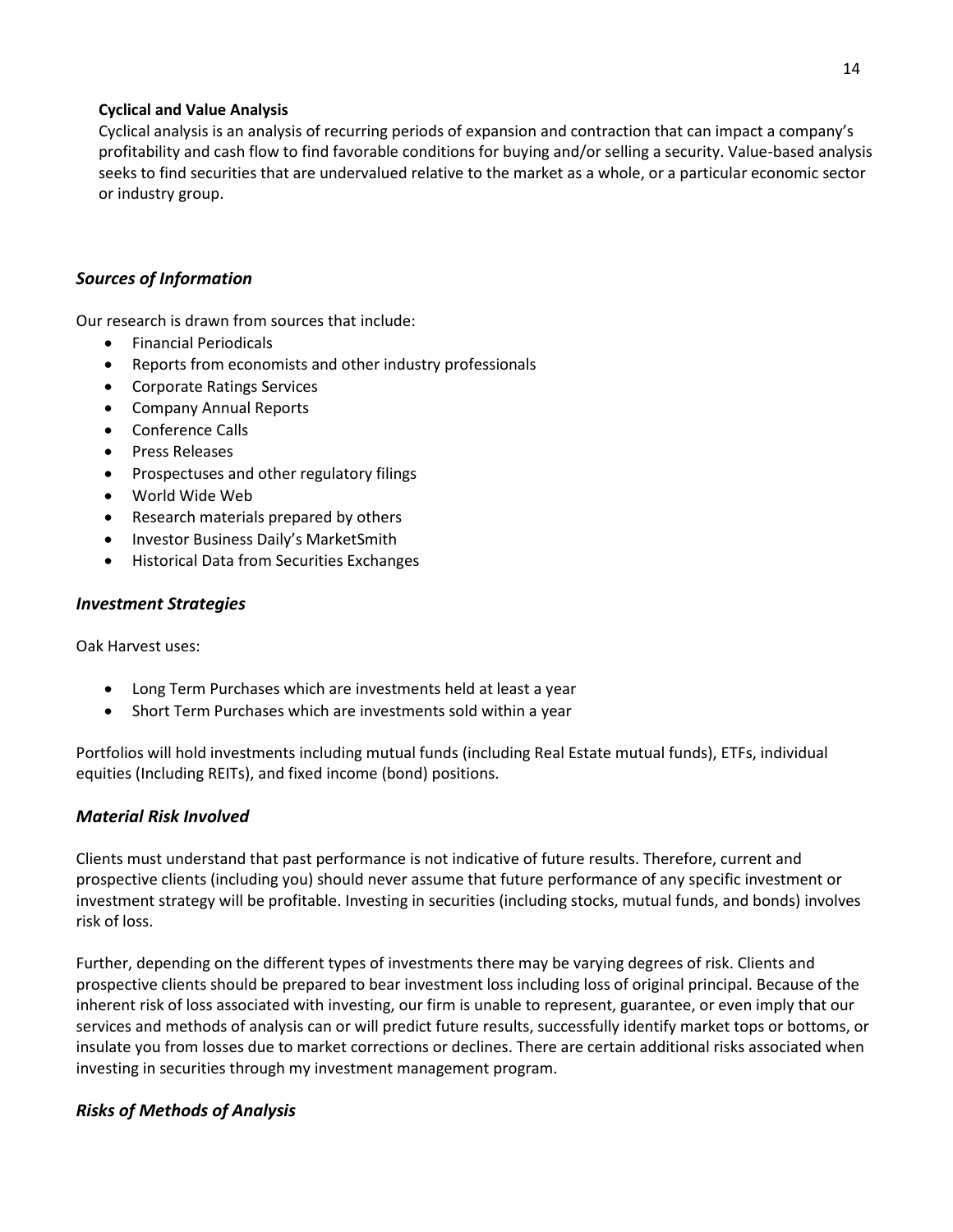**Fundamental analysis** concentrates on factors that determine a company's value and expected future earnings. This strategy would normally encourage equity purchases in stocks that are undervalued or priced below their perceived value. The risk assumed is that the market will fail to reach expectations of perceived value.

**Technical analysis** attempts to predict a future stock price or direction based on market trends. The assumption is that the market follows discernible patterns and if these patterns can be identified then a prediction can be made. The risk is that markets do not always follow patterns and relying solely on this method may not take into account new patterns that emerge over time.

**Cyclical and value analysis** assumes that the markets react in cyclical patterns which, once identified, can be leveraged to provide performance. The risks with this strategy are two-fold: 1) the markets do not always repeat cyclical patterns; and 2) if too many investors begin to implement this strategy, then it changes the very cycles these investors are trying to exploit. Risk related to value analysis include the mis-valuing of securities relative to the market as a whole, sectors, or competitors, and risks that the share price of under-valued security may not increase in value for longer than expected or at all.

## *Risks of Investment Strategies*

**Long term trading** is designed to capture market rates of both return and risk. Due to its nature, the long-term investment strategy can expose clients to various types of risk that will typically surface at various intervals during the time the client owns the investments. These risks include but are not limited to inflation (purchasing power) risk, interest rate risk, economic risk, market risk, and political/regulatory risk.

**Short term trading** risks include liquidity, economic stability, and inflation, in addition to the long-term trading risks listed above. Frequent trading can affect investment performance, particularly through increased brokerage and other transaction costs and taxes.

#### *Risks of Specific Securities Utilized*

Clients should be aware that there is a material risk of loss using any investment strategy. The investment types listed below are not guaranteed or insured by the FDIC or any other government agency.

**Mutual Funds:** Investing in mutual funds carries the risk of capital loss and thus you may lose money investing in mutual funds. All mutual funds have costs that lower investment returns. The funds can be of bond "fixed income" nature (lower risk) or stock "equity" nature.

**Equity** investment generally refers to buying shares of stocks in return for receiving a future payment of dividends and/or capital gains if the value of the stock increases. The value of equity securities may fluctuate in response to specific situations for each company, industry conditions and the general economic environments.

**Fixed Income** investments generally pay a return on a fixed schedule, though the amount of the payments can vary. This type of investment can include corporate and government debt securities, leveraged loans, high yield, and investment grade debt and structured products, such as mortgage and other asset-backed securities, although individual bonds may be the best-known type of fixed income security. In general, the fixed income market is volatile and fixed income securities carry interest rate risk. (As interest rates rise, bond prices usually fall, and vice versa. This effect is usually more pronounced for longer-term securities.) Fixed income securities also carry inflation risk, liquidity risk, call risk, and credit and default risks for both issuers and counterparties. The risk of default on treasury inflation protected/inflation linked bonds is dependent upon the U.S. Treasury defaulting (extremely unlikely); however, they carry a potential risk of losing share price value, albeit rather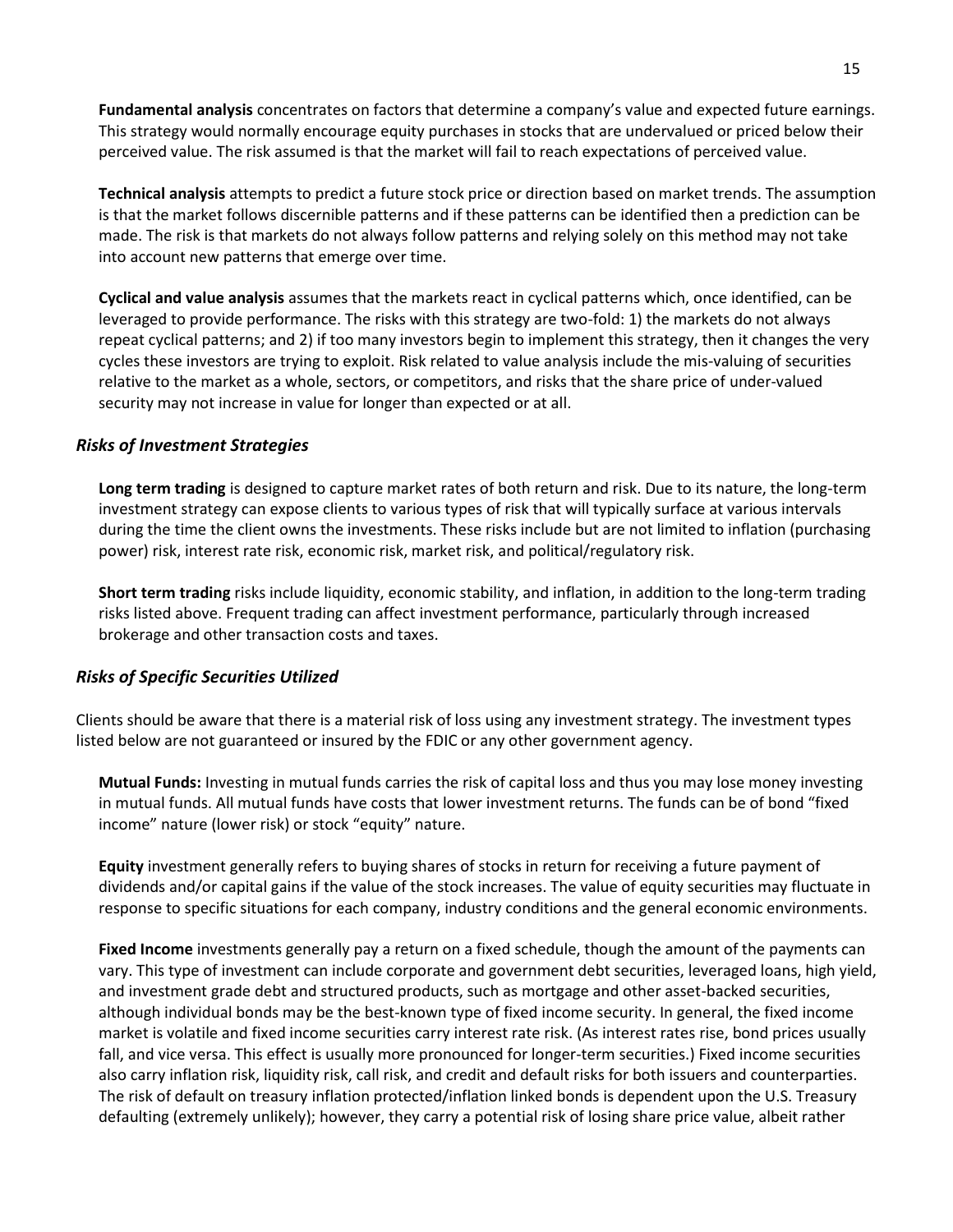minimal. Risks of investing in foreign fixed income securities also include the general risk of non-U.S. investing described below.

**Exchange Traded Funds (ETFs):** An ETF is an investment fund traded on stock exchanges, similar to stocks. Investing in ETFs carries the risk of capital loss (sometimes up to a 100% loss in the case of a stock holding bankruptcy). Areas of concern include the lack of transparency in products and increasing complexity, conflicts of interest and the possibility of inadequate regulatory compliance. Precious Metal ETFs (e.g., Gold, Silver, or Palladium Bullion backed "electronic shares" not physical metal) specifically may be negatively impacted by several unique factors, among them (1) large sales by the official sector which own a significant portion of aggregate world holdings in gold and other precious metals, (2) a significant increase in hedging activities by producers of gold or other precious metals, (3) a significant change in the attitude of speculators and investors.

**Real Estate funds (including REITs)** face several kinds of risk that are inherent in the real estate sector, which historically has experienced significant fluctuations and cycles in performance. Revenues and cash flows may be adversely affected by: changes in local real estate market conditions due to changes in national or local economic conditions or changes in local property market characteristics; competition from other properties offering the same or similar services; changes in interest rates and in the state of the debt and equity credit markets; the ongoing need for capital improvements; changes in real estate tax rates and other operating expenses; adverse changes in governmental rules and fiscal policies; adverse changes in zoning laws; the impact of present or future environmental legislation and compliance with environmental laws.

**Past performance is not indicative of future results. Investing in securities involves a risk of loss that you, as a client, should be prepared to bear.**

# <span id="page-15-0"></span>**Item 9 - Disciplinary Information**

Neither the firm nor its management has been involved in a reportable criminal or civil action in a domestic, foreign or military jurisdiction, an administrative enforcement action, or self-regulatory organization proceeding per current guidelines.

# <span id="page-15-1"></span>**Item 10- Other Financial Industry Activities and Affiliations**

Oak Harvest and its representatives may refer clients to other third parties, which could include accounting firms, law firms, real estate brokers, and banking firms. Oak Harvest and our associated persons will not receive any compensation for such referrals.

# *Registration as a Broker/Dealer or Broker/Dealer Representative*

Neither Oak Harvest nor its representatives are registered as, or have pending applications to become, a broker/dealer or a representative of a broker/dealer.

# *Registration as a Futures Commission Merchant, Commodity Pool Operator, or a Commodity Trading Advisor*

Neither Oak Harvest nor its representatives are registered as or have pending applications to become either a Futures Commission Merchant, Commodity Pool Operator, or Commodity Trading Advisor or an associated person of the foregoing entities.

# *Registration Relationships Material to this Advisory Business and Conflicts of Interests*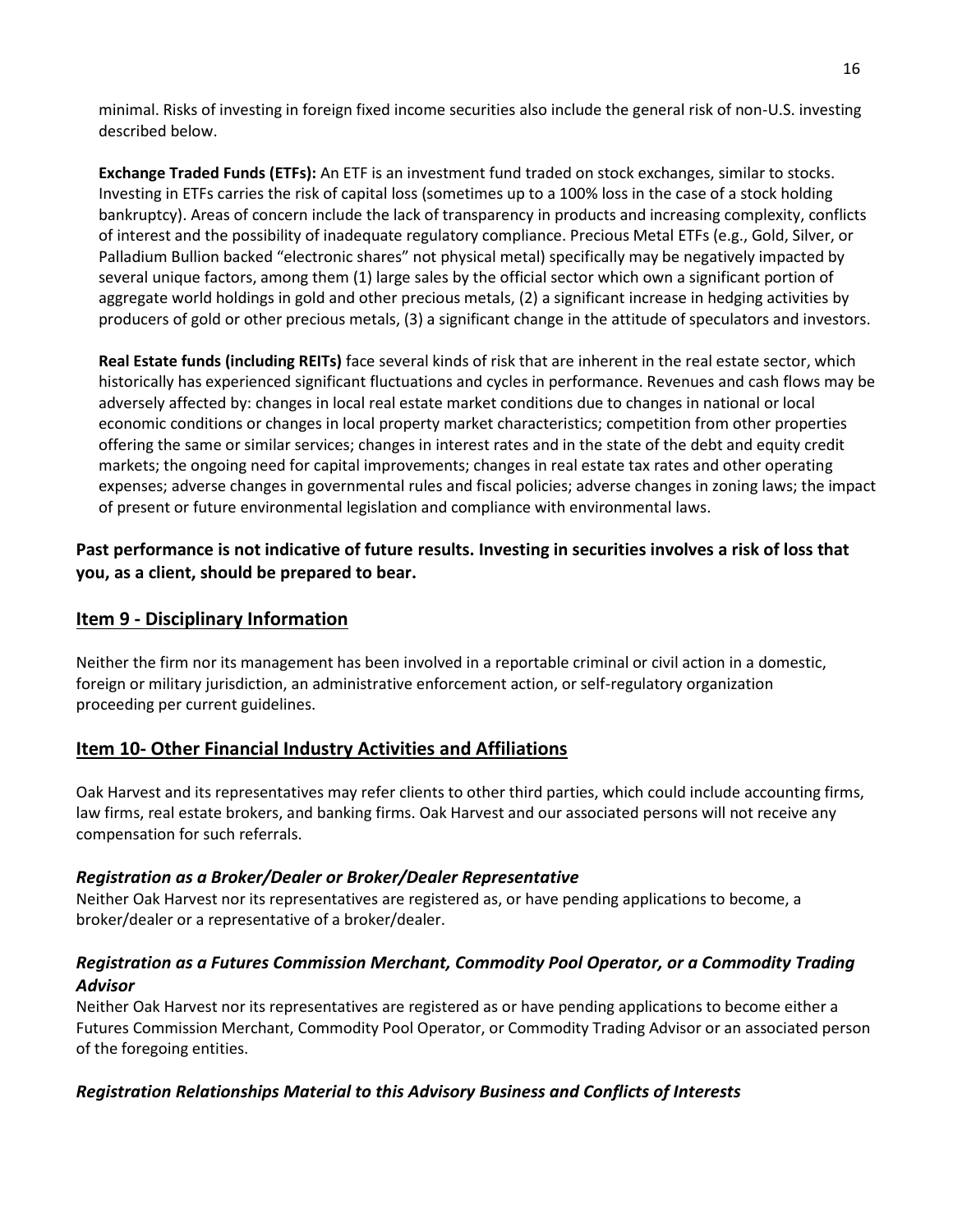Mr. Sharpe and other firm associates are licensed insurance agents and appointed with various unaffiliated insurance carriers via our insurance agency Oak Harvest Insurance Services, LLC. Further information with regard to these other activities may be found in each associate's accompanying Form ADV Part 2B brochure supplement.

These activities create a conflict of interest as there is an incentive to recommend insurance products based on the compensation received from the insurance company for the sale of an insurance product, rather than on the client's needs. Additionally, the offer and sale of insurance products by representatives of Oak Harvest Investment Services are not made in the representatives' capacity as a fiduciary, and are limited to insurance providers that have agreements to sell with Oak Harvest Insurance Services.

Oak Harvest Investment Services addresses this conflict of interest by requiring all of its representatives to act in the best interest of the client at all times, including permitting its representatives who are insurance agents to recommend insurance products only in the best interests of the client. Oak Harvest representatives will disclose in advance how they are being compensated and all conflicts of interest involving any advice or service being provided. At no time will there be tying between business practices and/or services; a condition where a client or prospective client would be required to accept one product or service which is conditional upon the selection of a second, distinctive tied product or service.

No client is ever under any obligation to purchase any insurance product. Insurance products recommended by Oak Harvest representatives may also be available from other providers on more favorable terms, and clients can purchase insurance products recommended by Oak Harvest through other, non‐affiliated insurance agencies. OHIS will always act in the best interest of the client.

Amy Michele Zamikovsky is a lawyer. From time to time, she will offer clients of Oak Harvest Investment Services services or products from this activity. Ms. Zamikovksy does not practice law as an employee of Oak Harvest and those services are not included in the fee you pay Oak Harvest. If you engage Ms. Zamikovsky for her services as a lawyer, you will sign a separate agreement with her with its own fee schedule. Oak Harvest receives no compensation for these activities. Oak Harvest Investment Services always acts in the best interest of the client and requires all of its representatives to act in the best interests of its clients at all times. At no times will there be tying between Oak Harvest's services or business practices and those of Ms. Zamikovsky's activities as a lawyer. Clients are in no way required to utilize the services of any representative of Oak Harvest Investment Services in his or her capacity as a lawyer.

# *Selection of Other Advisers or Managers and How This Advisor is Compensated for Those Selections*

Oak Harvest does not utilize nor select third-party investment advisers. All assets are managed by Oak Harvest Investment Services.

# <span id="page-16-0"></span>**Item 11- Code of Ethics, Participation or Interest in Client Transactions and Personal Trading**

# *Code of Ethics*

Oak Harvest has adopted a Code of Ethics for all supervised persons of the firm describing its high standard of business conduct, and fiduciary duty to its clients. The Code of Ethics includes provisions relating to the confidentiality of client information, a prohibition on insider trading, a prohibition of rumor mongering, restrictions on the acceptance of significant gifts and the reporting of certain gifts and business entertainment items, and personal securities trading procedures, among other things. All supervised persons at Oak Harvest must acknowledge the terms of the Code of Ethics annually, or as amended. Oak Harvest's Code of Ethics is available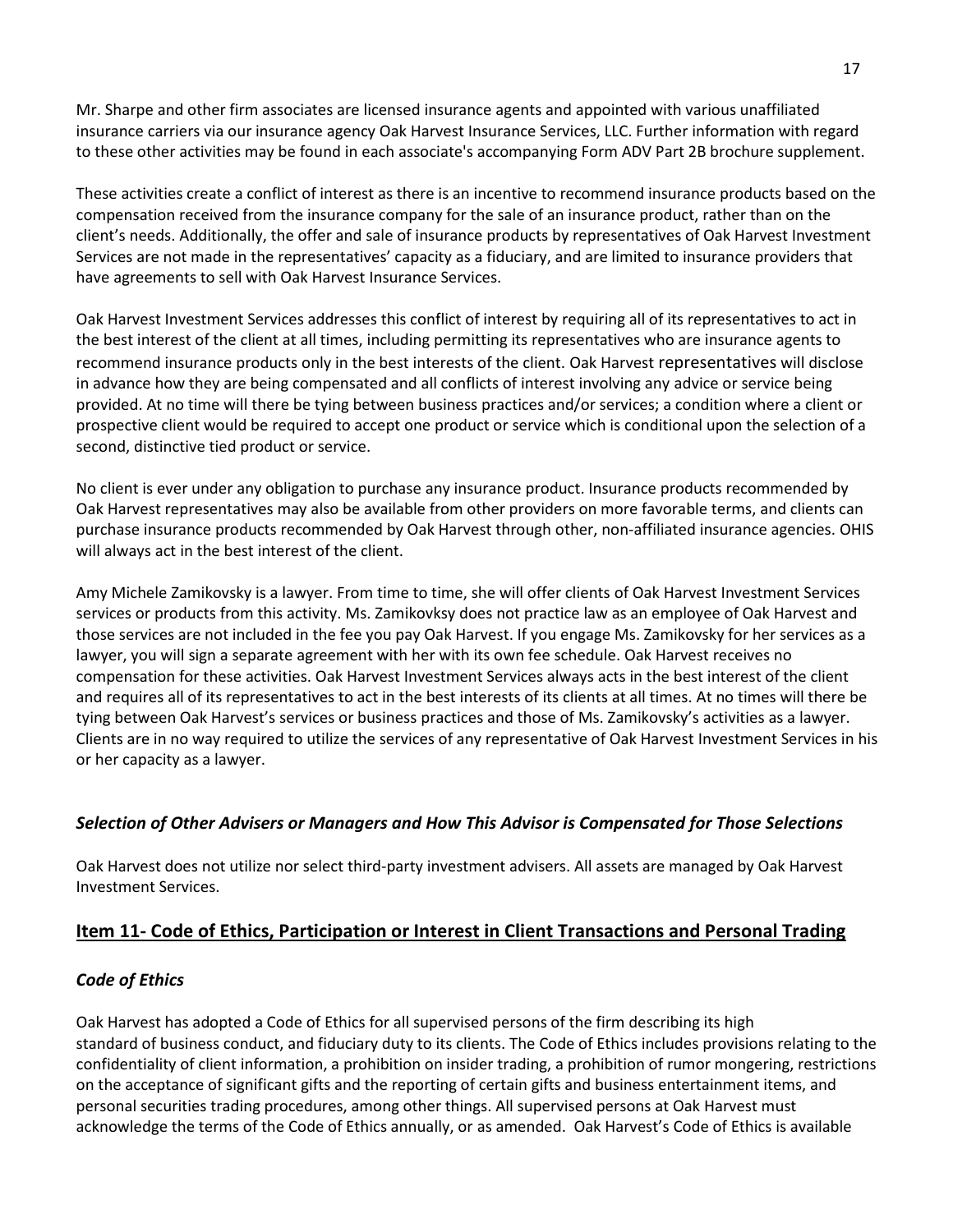free upon request to any client or prospective client.

## *Recommendations Involving Material Financial Interests*

Oak Harvest does not recommend that clients buy or sell any security in which a related person to Oak Harvest or Oak Harvest has a material financial interest.

## *Investing Personal Money in the Same Securities as Clients*

From time to time, representatives of Oak Harvest may buy or sell securities for themselves that they also recommend to clients. This may provide an opportunity for representatives of Oak Harvest to buy or sell the same securities before or after recommending the same securities to clients resulting in representatives profiting off the recommendations they provide to clients. Such transactions may create a conflict of interest. Oak Harvest employee trading is monitored and reviewed on at least a quarterly basis. We will document any transactions that could be construed as conflicts of interest and will never engage in trading that operates to the client's disadvantage when similar securities are being bought or sold.

## *Trading Securities At/Around the Same Time as Clients' Securities*

From time to time, representatives of Oak Harvest may buy or sell securities for themselves at or around the same time as clients. This may provide an opportunity for representatives of Oak Harvest to buy or sell securities before or after recommending securities to clients resulting in representatives profiting off the recommendations they provide to clients. Such transactions may create a conflict of interest; however, Oak Harvest will never engage in trading that operates to the client's disadvantage if representatives of Oak Harvest buy or sell securities at or around the same time as clients.

#### *Privacy Policy Statement*

We respect the privacy of all clients and prospective clients (collectively termed "customers" per federal guidelines), both past and present. It is recognized that customers have entrusted our firm with non-public personal information, and it is important that both access persons and customers are aware of firm policy concerning what may be done with that information. Federal law gives the customer the right to limit some but not all sharing of personal information. It also requires us to tell you how we collect, share, and protect your personal information. The firm provides customers with the privacy policy on an annual basis, and at any time, in advance, if the privacy policy is expected to change. The firm collects personal information about customers from the following sources:

- Information provided to us complete their plan or investment recommendation;
- Information provided via engagement agreements and other documents completed in connection with the opening and maintenance of an account;
- Information customers provide verbally; and
- Information received from service providers, such as custodians, about account transactions.

Types of Nonpublic Personal Information We Collect:

We collect nonpublic personal information about you that is either provided by you or obtained by us with your authorization. This can include but is not limited to: your Social Security Number, Date of Birth, Banking Information, Financial Account Numbers and/or Balances, Sources of Income, and Credit Card Numbers or Information. When you are no longer our customer, OHIS will continue to adhere to this Privacy Policy with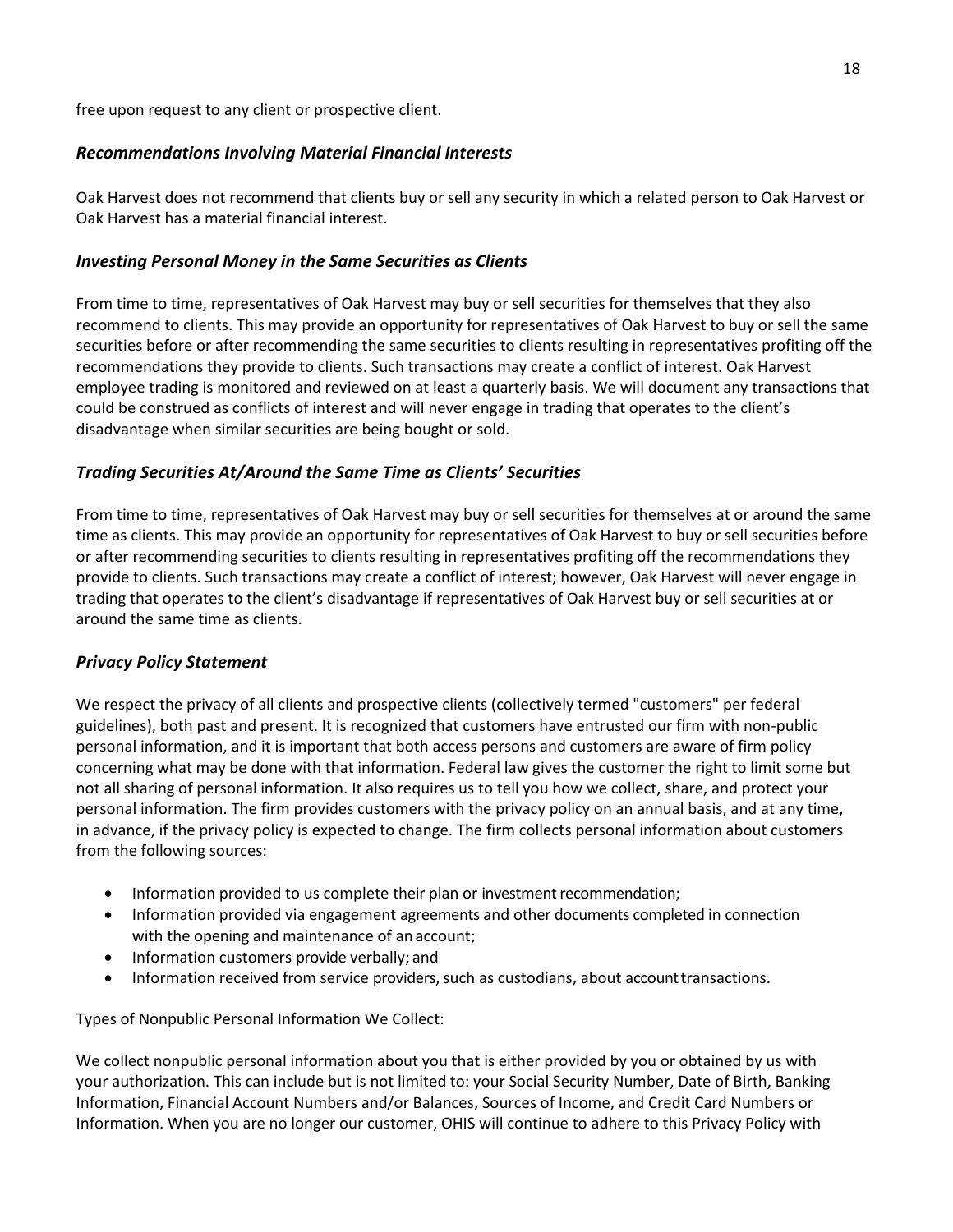#### your information.

The firm does not disclose non-public personal information about our customers to anyone, except in the following circumstances:

- When required to provide services our customers have requested
- When our customers have specifically authorized us to do so;
- When required during the course of a firm assessment (i.e., independent audit); or
- When permitted or required by law (i.e., periodic regulatory examination).
- For marketing by OHIS to offer OHIS's products and services to clients;
- For joint marketing with other financial companies;
- For affiliates' everyday business purposes information about client transactions and experience; or
- For non-affiliates to market to clients (only where allowed).

If you are a new customer we may begin sharing your information on the day you sign our agreement. If a client decides to close his or her account(s) or becomes an inactive customer, OHIS will adhere to the privacy policies and practices as described in this Privacy Policy. However, you can contact us at any time to limit our sharing.

Federal law allows you the right to limit the sharing of your NPI by "opting-out" of the following: sharing for non-affiliates' everyday business purposes – information about your creditworthiness; or sharing with affiliates or non-affiliates who use your information to market to you. State laws and individual companies may give you additional rights to limit sharing. Please notify us immediately if you choose to opt out of these types of sharing.

OHIS restricts access to clients' personal and account information to those employees who need to know that information to provide products or services to its clients. OHIS maintains physical, electronic, and procedural safeguards to guard clients' non-public personal information.

In addition to OHIS's listed access persons, any IT persons or other technical consultants employed at the firm may also have access to non-public client information at any time. An on-site or off-site server that stores client information, third-party software that generates statements or performance reports, or third-party client portals designed to store client files all hold the potential for a breach of non-public client information.

To mitigate a possible breach of the private information, OHIS uses encryption software on all computersand evaluates any third-party providers, employees, and consultants with regard to their security protocols, privacy policies, and/or security and privacy training.

# <span id="page-18-0"></span>**Item 12 - Brokerage Practices**

# *Factors Used to Select Custodians and/or Broker Dealers*

Custodians/broker-dealers will be recommended based on our duty to seek "best execution," which is the obligation to seek execution of securities transactions for a client on the most favorable terms for the client under the circumstances.

To address its best execution obligation, Oak Harvest (i) maintains best execution policies and procedures designed to address our current business; (ii) monitors qualitative factors related to our Custodians, including execution capability, financial responsibility and responsiveness, the execution performance; and (iii) conducts ongoing due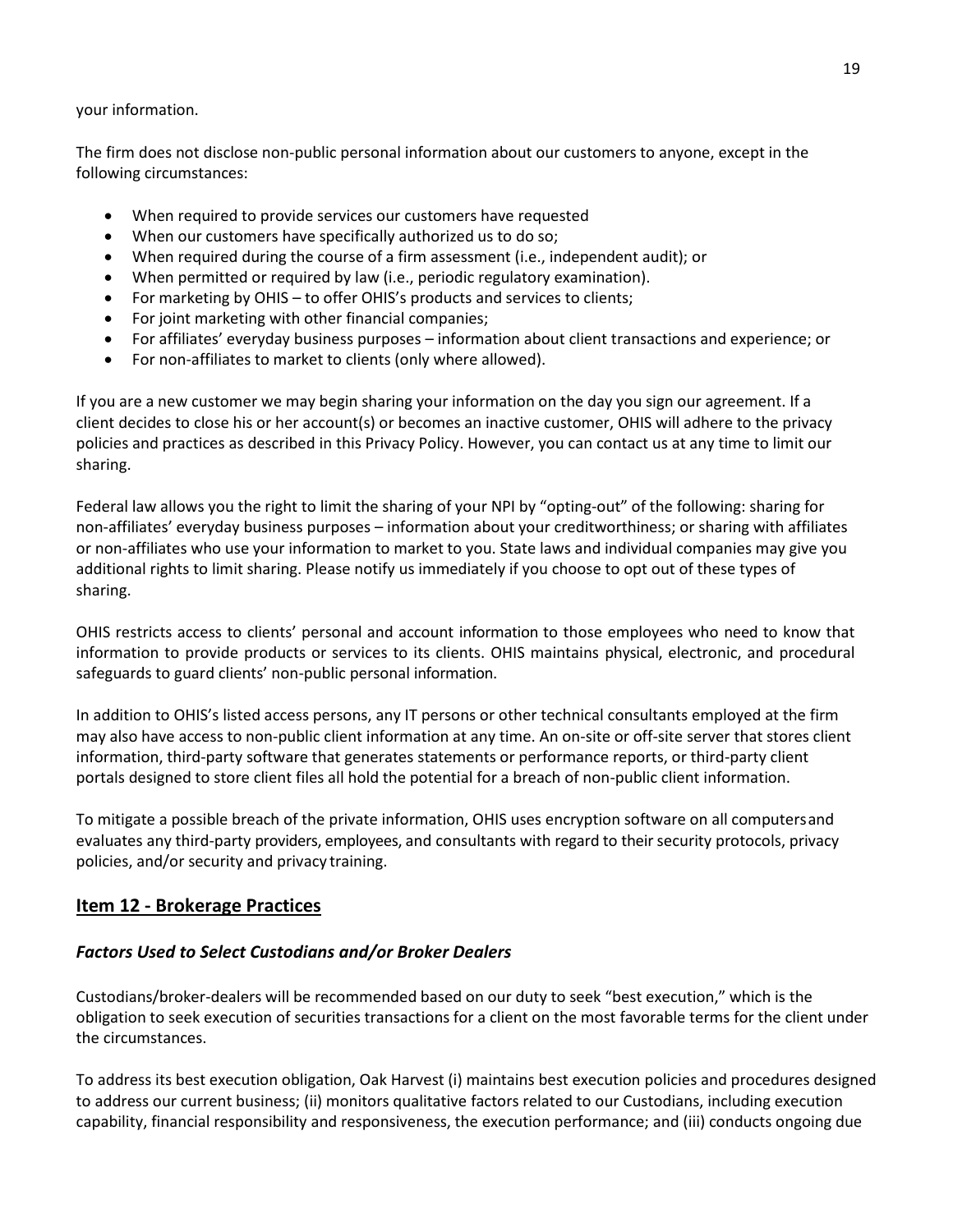diligence of the Custodians execution to verify that that prices received were favorable under prevailing market conditions.

Clients will not necessarily pay the lowest commission or commission equivalent, and Oak Harvest may also consider the market expertise and research access provided by the broker-dealer/custodian, including but not limited to access to written research, oral communication with analysts, admittance to research conferences and other resources provided by the brokers that may aid in Oak Harvest's research and portfolio management efforts. Oak Harvest will never charge a premium or commission on transactions, beyond the actual cost imposed by the broker-dealer/custodian.

Oak Harvest recommends TD Ameritrade Institutional, a division of TD Ameritrade, Inc. Member FINRA/SIPC and Fidelity Brokerage Services LLC, (CRD# 7784).

# *Research and Other Soft Dollar Benefits*

While the firm has no formal soft dollars program in which soft dollars are used to pay for third party services, Oak Harvest receives research, products, or other services from custodians and broker-dealers in connection with client securities transactions ("soft dollar benefits"). Oak Harvest may enter into soft-dollar arrangements consistent with (and not outside of) the safe harbor contained in Section 28(e) of the Securities Exchange Act of 1934, as amended.

There can be no assurance that any particular client will benefit from soft dollar research, whether or not the client's transactions paid for it, and Oak Harvest does not seek to allocate benefits to client accounts proportionate to any soft dollar credits generated by the accounts. Oak Harvest benefits by not having to produce or pay for the research, products or services, and Oak Harvest will have an incentive to recommend a broker-dealer based on receiving research or services. Clients should be aware that Oak Harvest's acceptance of soft dollar benefits may result in higher commissions charged to the client.

# *Brokerage for Client Referrals*

Oak Harvest receives no referrals from a broker-dealer or third party in exchange for using that broker-dealer or third party.

# *Clients Directing Which Broker/Dealer/Custodian to Use*

Our firm does not engage in directed brokerage. As a result, they may pay higher commissions or other transaction costs, potentially experience greater spreads, or receive less favorable net prices on transactions for their account than would otherwise be the case if they had the opportunity to direct brokerage. Our operational relationship with our custodian requires client accounts custodied with them to have trades executed per their order routing requirements. We do not direct which executing broker should be selected for client account trades; whether that is an affiliate of our preferred custodian or another executing broker of a custodian's choice. As a result, a client may pay higher commissions or other transaction costs, experience greater spreads, or receive less favorable net prices on transactions than might otherwise be the case. In addition, since we routinely recommend a custodian for our advisory clients, and that custodian may choose to use the execution services of its broker affiliate for some or all of our client account transactions, there is an inherent conflict of interest involving our recommendation since our advisory firm receives various products or services described in this section from that custodian. Note that we are not compensated for trade routing/order flow, nor are we paid commissions on such trades. We do not receive interest on our client accounts' cash balances.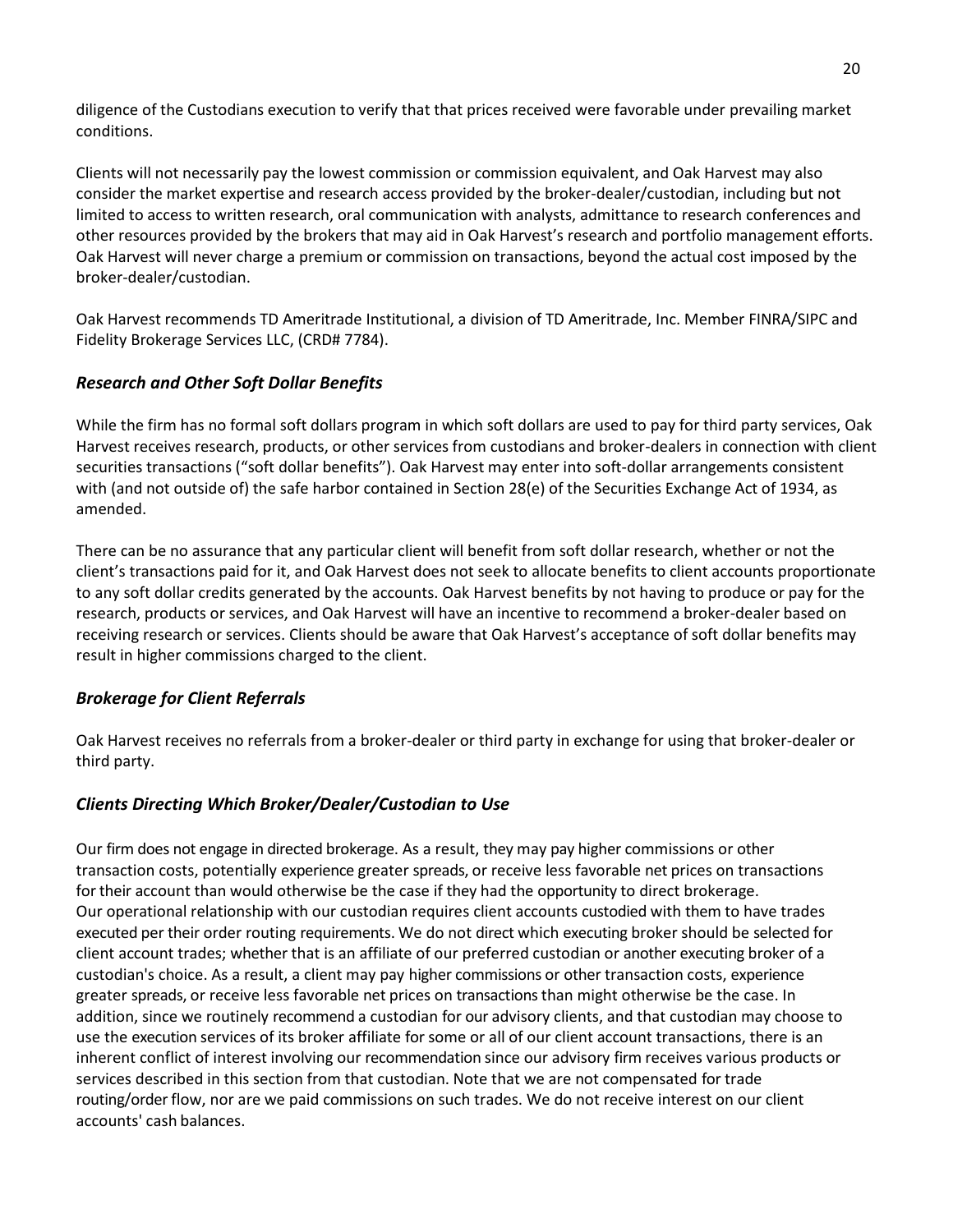# *Aggregating (Block) Trading for Multiple Client Accounts*

Transactions for each client account generally will be affected independently, unless Oak Harvest decides to purchase or sell the same securities for several clients at approximately the same time. If Oak Harvest buys or sells the same securities on behalf of more than one client, then it may (but would be under no obligation to) aggregate or bunch such securities in a single transaction for multiple clients in order to seek more favorable prices, lower brokerage commissions, or more efficient execution.

In such case, Oak Harvest would place an aggregate order with the broker on behalf of all such clients in order to ensure fairness for all clients; provided, however, that trades would be reviewed periodically to ensure that accounts are not systematically disadvantaged by this policy. Oak Harvest would determine the appropriate number of shares for each account. Oak Harvest shall not receive any additional compensation or remuneration as a result of such aggregation.

# <span id="page-20-0"></span>**Item 13 - Review of Accounts**

# *Frequency and Nature of Periodic Reviews and Who Makes Those Reviews*

All client accounts for Oak Harvest's advisory services provided on an ongoing basis are reviewed at least annually by the advisor with consultation from the firm's in-house Investment Team as needed. Your advisor will conduct at least an annual meeting or conference call with you each year. The purpose of these reviews is to evaluate each clients' respective investment objectives, risk tolerance levels, and other information and ensure it remains up to date.

Financial planning accounts are reviewed upon financial plan creation and plan delivery by the client's investment advisor representative, and by Troy Sharpe, Chief Executive Officer or Jared Kenney, Vice President. All financial plans will undergo a total review of the financial plan at the time of creation and delivery by the firm by the client's investment advisor representative. If the client has elected to engage the firm for additional assistance, review, and monitoring of a financial plan, the investment advisor representative will conduct reviews on the agreed upon basis, which will be notated in the client's agreement with the firm, or at least annually.

# *Factors That Will Trigger a Non-Periodic Review of Client Accounts*

Reviews may be triggered by material market, economic or political events, or by changes in client's financial situations (such as retirement, termination of employment, physical move, or inheritance).

With respect to financial plans, Oak Harvest's services will generally conclude upon delivery of the financial plan. If the client has elected to engage the firm for additional assistance, review, and monitoring of the financial plan, the investment advisor representative will conduct reviews at the agreed upon basis, and changes in the client's financial situation (such as retirement, termination of employment, physical move, or inheritance) may also trigger a review of the financial plan. For financial consulting clients, Oak Harvest's services generally conclude upon completion of the financial consultation.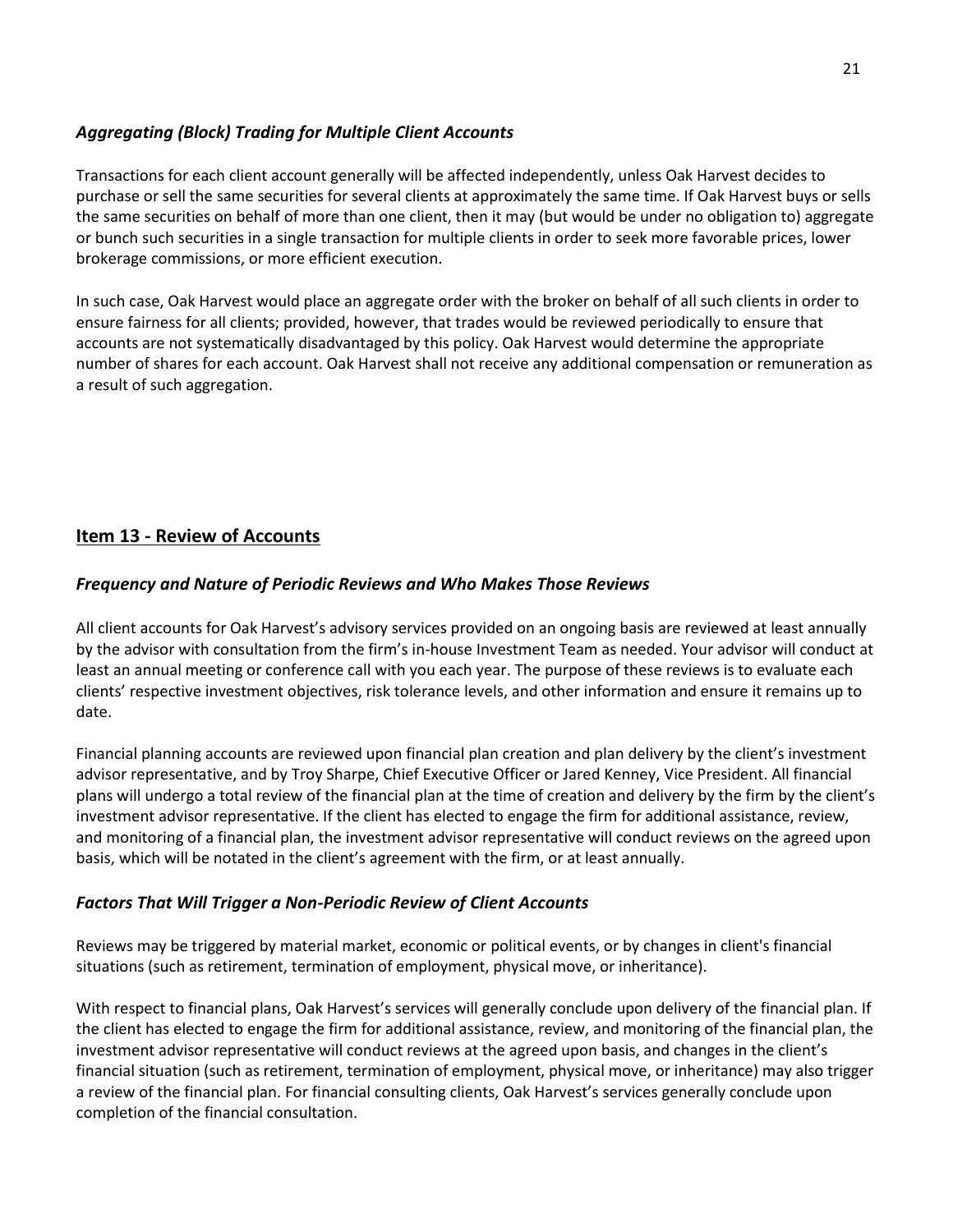We contact financial consulting clients and clients with a completed plan but who have not previously engaged the firm for further review and update of their plan only upon request, to provide additional consulting services, discuss changes in their situations, and render further updates to their plan. These clients do not receive written or verbal updates to their completed financial plans, or additional consultations unless they re-engage the firm for these services, with an updated engagement agreement as needed.

# *Content and Frequency of Regular Reports Provided to Clients*

Each client who receives Oak Harvest's portfolio management services provided on an ongoing basis will receive a monthly report detailing the client's account and all activity in the client's account, including assets held, asset value, and fees. This written report will be provided by the custodian. Additionally, Oak Harvest will provide the client with 1.) a monthly household performance report regarding the client's investment accounts a monthly period and 2.) a performance report regarding the client's investment accounts at the time of the client's annual review, or on an as-needed or as-requested basis.

Each financial planning client will receive the financial plan upon completion; there are no reports beyond the written financial plan. If the client has engaged the firm for further review and updates to the financial plan, then updates made based on future reviews will be documented and included in the financial plan. Financial consulting clients generally do not receive reports or other written deliverables from Oak Harvest.

# *Trade Errors*

In the event of a trade error in a client account, our policy is to attempt to correct the error as soon as they are discovered. Corrective actions may include: canceling the trade, adjusting the allocation, or reimbursement to the account. Oak Harvest bears responsibility for all trading losses for which it is found to be responsible. Trading error gains are swept to a designated account and donated to a 501(c)(3) charity of our custodian's choice, and the custodian will be obligated to disclose in their own literature to account holders whether such recipients' receipt of such donations presents a material conflict of interest.

# <span id="page-21-0"></span>**Item 14- Client Referrals and Other Compensation**

Other than soft dollar benefits discussed in Item 12 above, Oak Harvest does not receive any economic benefit directly or indirectly from any third party for advice rendered to its clients.

Though Oak Harvest does not currently utilize any solicitor arrangements, Oak Harvest may engage or retain third parties to act as solicitors or promoters for Oak Harvest's advisory services. All compensation with respect to the foregoing will be fully disclosed to each client to the extent required by applicable law. Oak Harvest will ensure each solicitor is properly registered in all appropriate jurisdictions.

Oak Harvest operates a YouTube channel called "Oak Harvest Financial Group." Firm associates upload educational videos related to financial topics on this channel. YouTube displays ads on the videos produced by Oak Harvest, and Oak Harvest receives a share of revenue generated by such ads. All videos uploaded to the channel are for educational purposes only and are not financial advice, or an offer or solicitation to buy or sell securities.

Oak Harvest provides compensation in the form of gifts, gift baskets, and non-cash prizes to clients in exchange for referrals provided in order solicit new clients. In addition, Oak Harvest provides compensation to existing clients in exchange for testimonials. All such compensation adheres to all applicable regulations.

# *Other Compensation – Insurance Company*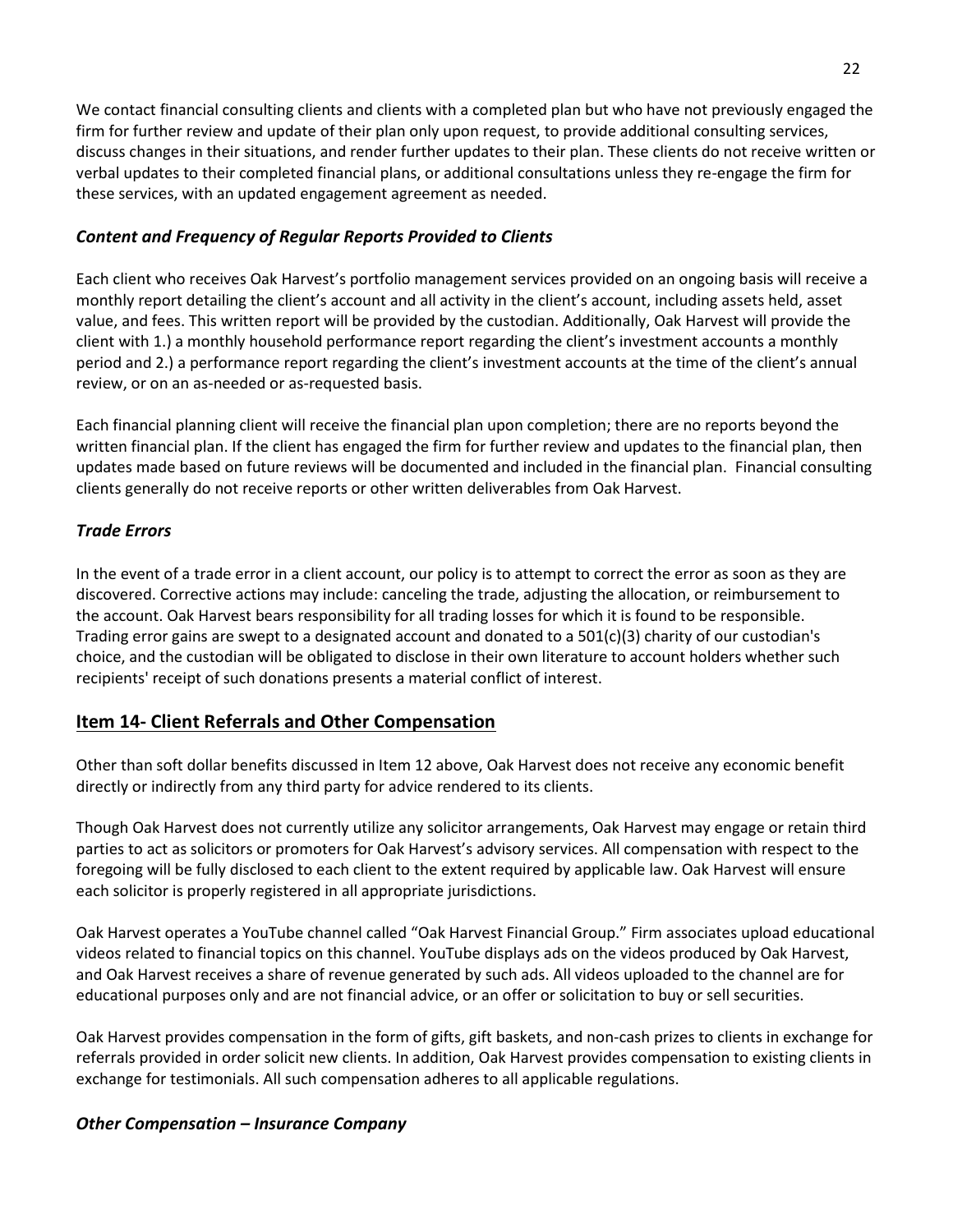Mr. Sharpe and other firm associates are licensed insurance agents and appointed with various unaffiliated insurance carriers via our insurance agency Oak Harvest Insurance Services, LLC. Further information with regard to these other activities may be found in each associate's accompanying Form ADV Part 2B brochure supplement.

To the extent insurance products are offered to advisory clients of Oak Harvest Investment Services, Oak Harvest Insurance Services will be paid a commission by the insurance company who issues the policy. In addition, representatives receive benefits from an Insurance Marketing Organization (IMO) such as operation and marketing support, and invitations to conferences.

These activities create a conflict of interest as there is an incentive to recommend insurance products based on the compensation received from the insurance company, rather than on the client's needs. Additionally, the offer and sale of insurance products by representatives of Oak Harvest Investment Services are not made in the representatives' capacity as a fiduciary, and are limited to insurance providers that have agreements to sell with Oak Harvest Insurance Services.

Oak Harvest Investment Services addresses this conflict of interest by requiring all of its representatives to act in the best interest of the client at all times, including permitting its representatives who are insurance agents to recommend insurance products only in the best interests of the client. Oak Harvest representatives will disclose in advance how they are being compensated and all conflicts of interest involving any advice or service being provided. At no time will there be tying between business practices and/or services; a condition where a client or prospective client would be required to accept one product or service which is conditional upon the selection of a second, distinctive tied product or service.

No client is ever under any obligation to purchase any insurance product. Insurance products recommended by Oak Harvest representatives may also be available from other providers on more favorable terms, and clients can purchase insurance products recommended by Oak Harvest through other, non‐affiliated insurance agencies. OHIS will always act in the best interest of the client.

# <span id="page-22-0"></span>**Item 15 – Custody**

When advisory fees are deducted directly from client accounts at client's custodian, Oak Harvest will be deemed to have limited custody of client's assets and must have written authorization from the client to do so. Clients will receive all account statements and billing invoices that are required in each jurisdiction, and they should carefully review those statements for accuracy.

Custody is also disclosed in Form ADV because Oak Harvest Investment Services has authority to transfer money from client account(s), which constitutes a standing letter of authorization (SLOA). Accordingly, Oak Harvest Investment Services will follow the safeguards specified by the SEC rather than undergo an annual audit.

# **Item 16 -Investment Discretion**

Oak Harvest offers discretionary and non-discretionary investment advisory services to clients. Oak Harvest will generally request discretionary authority from clients. The Engagement Agreement established with each client sets forth the discretionary authority for trading. Where investment discretion has been granted, Oak Harvest generally manages the client's account and makes investment decisions without consultation with the client as to when the securities are to be bought or sold for the account, the total amount of the securities to be bought/sold, what securities to buy or sell, or the price per share.